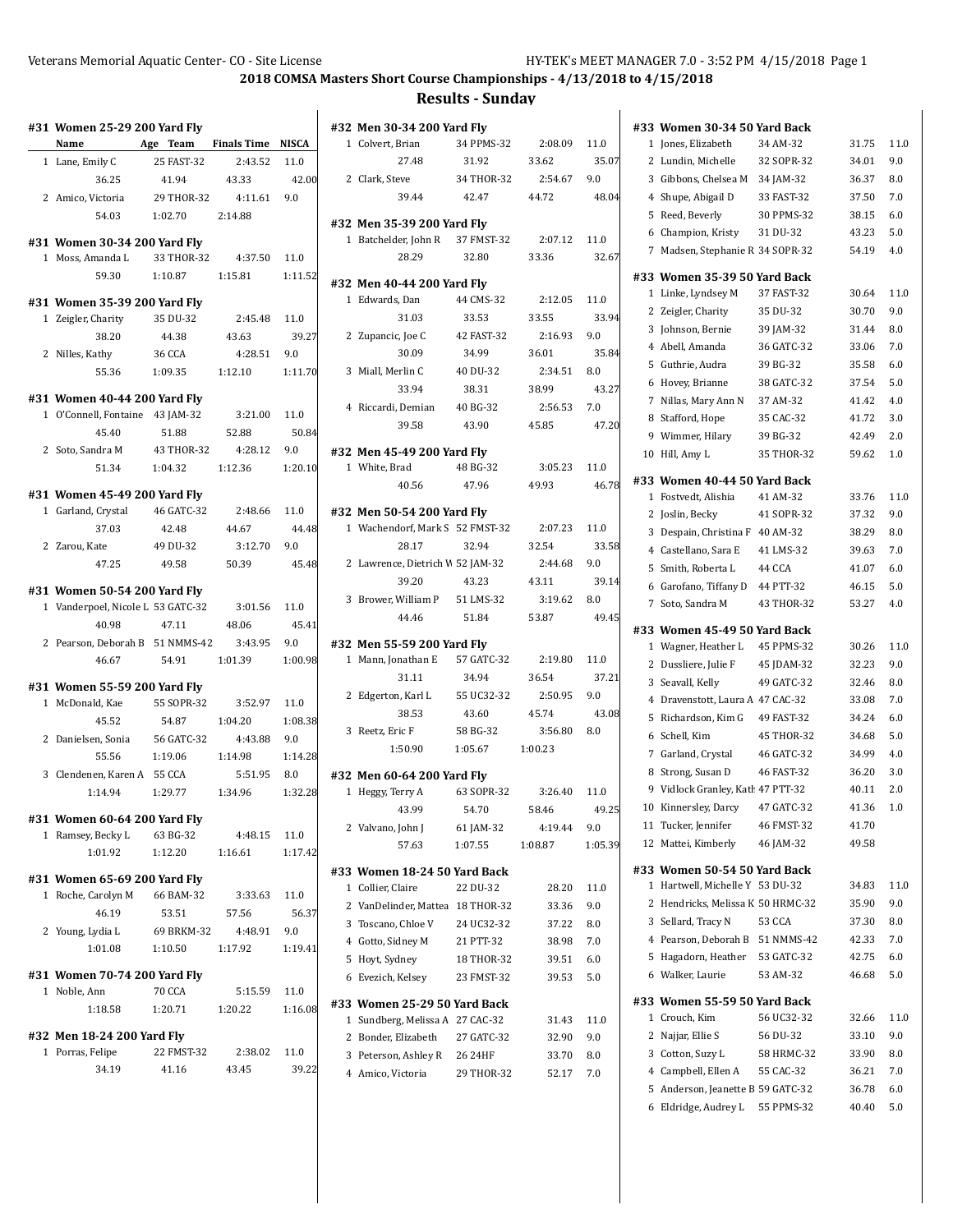### **2018 COMSA Masters Short Course Championships - 4/13/2018 to 4/15/2018 Results - Sunday**

|             |                                             |            | 2018 COM |      |
|-------------|---------------------------------------------|------------|----------|------|
|             | (#33 Women 55-59 50 Yard Back)              |            |          |      |
| 7           | Boileau, Ute C                              | 55 CMS-32  | 41.11    | 4.0  |
|             | 8 Garnier, Kathy L                          | 57 CAC-32  | 41.19    | 3.0  |
|             | 9 Jelson, Jennifer K                        | 55 THOR-32 | 43.25    | 2.0  |
|             | 10 Przekwas, Julie                          | 55 DU-32   | 46.25    | 1.0  |
|             | 11 Nolte, Susan D                           | 57 CAC-32  | 49.75    |      |
|             | 12 Corbett, Mary C                          | 56 SS      | 52.27    |      |
|             | 13 Morrison, Mary E                         | 58 CMS-32  | 53.92    |      |
|             | #33 Women 60-64 50 Yard Back                |            |          |      |
| 1           | Kerr, Ann                                   | 61 GATC-32 | 37.61    | 11(  |
|             | 2   Clark, Jackie L                         | 63 CCA     | 39.83    | 9.0  |
|             | 3 Flynn, Cindy                              | 64 CRM-32  | 41.82    | 8.0  |
|             | 4 Guidas, Claire M                          | 60 SOPR-32 | 45.06    | 7.0  |
|             | 5 Jankovsky, Melissa L 63 SOPR-32           |            | 45.15    | 6.0  |
|             | 6 Shaw, Lori D                              | 61 GATC-32 | 51.04    | 5.0  |
|             | #33 Women 65-69 50 Yard Back                |            |          |      |
|             | 1 Shaffer, Cynthia E                        | 67 BAM-32  | 36.09    | 11.0 |
|             | 2 Maxfield, Teresa A                        | 65 PPMS-32 | 43.27    | 9.0  |
|             | 3 Young, Lydia L                            | 69 BRKM-32 | 48.56    | 8.0  |
|             | 4 Panos, Angie                              | 68 CCA     | 56.47    | 7.0  |
|             | 5 Kosanda, Theresa H 65 FMST-32             |            | 1:08.62  | 6.0  |
|             | #33 Women 70-74 50 Yard Back                |            |          |      |
|             | 1 Mullane, Rebecca M 71 PPMS-32             |            | 49.78    | 11(  |
|             | 2 Todd, Bette E                             | 71 GATC-32 | 54.40    | 9.0  |
|             | 3 Anziano, Marcia                           | 73 OPA-32  | 54.58    | 8.0  |
|             | #33 Women 75-79 50 Yard Back                |            |          |      |
|             | 1 Poirot, Elisabeth F 78 AM-32              |            | 52.63    | 11(  |
|             | #34 Men 18-24 50 Yard Back                  |            |          |      |
|             | 1 Garnier, Jeff                             | 24 CAC-32  | 24.12    | 11.0 |
|             | 2 Light, Ivan A                             | 19 DU-32   | 26.77    | 9.0  |
|             | 3 Hoyt, Gunnar                              | 23 THOR-32 | 30.46    | 8.0  |
|             | 4 Anema, Earl                               | 24 GATC-32 | 30.65    | 7.0  |
|             | 5 Korman, Jules                             | 22 DU-32   | 30.67    | 6.0  |
| 1           | #34 Men 25-29 50 Yard Back<br>Arnold, Max I | 25 DU-32   | 27.55    | 11.0 |
|             | #34 Men 30-34 50 Yard Back                  |            |          |      |
|             | 1 Christianson, Marcus 32 24HF              |            | 27.22    | 11(  |
| 2           | Perrott, Bryan                              | 32 THOR-32 | 27.81    | 9.0  |
|             | 3 Collins, Josiah                           | 30 THOR-32 | 29.26    | 8.0  |
|             | 4 Clark, Steve                              | 34 THOR-32 | 30.77    | 7.0  |
|             | 5 Fahey, Sean P                             | 32 GATC-32 | 31.45    | 6.0  |
|             | 6 Harper, Matt                              | 33 THOR-32 | 31.85    | 5.0  |
|             | #34 Men 35-39 50 Yard Back                  |            |          |      |
| $\mathbf 1$ | Lang, Matthew E                             | 35 DU-32   | 29.90    | 11(  |
| 2           | Simpson, Ian M                              | 38 THOR-32 | 29.97    | 9.0  |
| 3           | Bergford, Brian                             | 36 THOR-32 | 30.10    | 8.0  |
|             | 4 Heath, James                              | 37 SHA-32  | 31.02    | 7.0  |
| 5           | Finnessy, Michael E                         | 37 UC32-32 | 31.43    | 6.0  |
|             | 6 Castor, Jimmy                             | 37 DU-32   | 32.86    | 5.0  |
|             | 7 Owens, Daniel                             | 35 DU-32   | 36.87    | 4.0  |
|             | 8 Despain, Matt                             | 39 AM-32   | 50.54    | 3.0  |

|               |    | #34 Men 40-44 50 Yard Back      |            |         |         |
|---------------|----|---------------------------------|------------|---------|---------|
|               |    | 1 O'Sullivan, Chris             | 43 DU-32   | 24.67   | 11.0    |
|               |    | 2 Addadi, Mehdi                 | 40 DU-32   | 24.74   | 9.0     |
|               |    | 3 Edwards, Dan                  | 44 CMS-32  | 28.83   | 8.0     |
|               |    | 4 Woods, Tadd                   | 42 UC32-32 | 31.75   | 7.0     |
|               |    | 5 Guthrie, Mike                 | 41 BG-32   | 33.41   | 6.0     |
|               |    | 6 Chester, Justin               | 42 PTT-32  | 37.05   | 5.0     |
|               |    | #34 Men 45-49 50 Yard Back      |            |         |         |
| $\mathfrak z$ | 1  | Torres, Mark                    | 48 HRMC-32 | 27.38   | 11.0    |
|               | 2  | Tobey, John                     | 46 BAM-32  | 29.29   | 9.0     |
|               |    | 3 Gotto, Tony                   | 46 AM-32   | 29.31   | 8.0     |
|               |    | 4 Hultgren, Edward C 45 CAC-32  |            | 31.12   | 7.0     |
|               |    | 5 Holmes, Todd                  | 48 AM-32   | 32.21   | 6.0     |
|               |    | 6 Pazmino, Jorge E              | 48 AM-32   | 32.98   | 5.0     |
|               |    | 7 Murphy, Seth                  | 48 FMST-32 | 34.66   | 4.0     |
|               |    | 8 Goddard, Seth                 | 46 SOPR-32 | 35.61   | 3.0     |
| $\mathfrak z$ |    | #34 Men 50-54 50 Yard Back      |            |         |         |
|               |    | 1 Webber, James G 50 PPMS-32    |            | 27.70   | 11.0    |
|               |    | 2 Cochran, Neil                 | 53 LMS-32  | 28.18   | 9.0     |
|               |    | 3 Barringer, Rob                | 52 DU-32   | 29.45   | 8.0     |
|               |    | 4 Wise, Mike                    | 53 DU-32   | 30.08   | $7.0\,$ |
|               |    | 5 Vitcenda, Eric                | 54 GATC-32 | 30.35   | 6.0     |
| )             |    | 6 Daughtrey, Clay L             | 50 THOR-32 | 30.65   | 5.0     |
|               |    | 7 Hoyt, Brian K                 | 51 THOR-32 | 34.46   | 4.0     |
|               |    | 8 Le Vasseur, Andrew F 54 DU-32 |            | 35.30   | 3.0     |
|               |    | 9 Urbanowski, Alan              | 51 CMS-32  | 38.99   | 2.0     |
| )             |    | #34 Men 55-59 50 Yard Back      |            |         |         |
|               |    | 1 Kahl, Steven E                | 55 GATC-32 | 30.66   | 11.0    |
| J             |    | 2 Boileau, Mike                 | 56 DU-32   | 30.69   | 9.0     |
|               |    | 3 Leo, Mark                     | 58 BG-32   | 35.08   | 8.0     |
|               |    | 4 Bunevich, Steven              | 57 FMST-32 | 35.66   | 7.0     |
|               |    | 5 Kelly, John F                 | 56 BG-32   | 41.86   | 6.0     |
|               |    | 6 Ramirez, Alfonso              | 56 BG-32   | 42.58   | 5.0     |
|               |    | 7 Reetz, Eric F                 | 58 BG-32   | 43.18   | 4.0     |
|               | 8  | Sullivan, Frank X               | 55 DAC     | 50.41   | 3.0     |
| $\mathfrak z$ |    | 9 Cattles, Steven               | 58 BG-32   | 1:25.95 | 2.0     |
|               |    | #34 Men 60-64 50 Yard Back      |            |         |         |
| $\mathfrak z$ | 1  | Brackett, Bill A                | 60 DU-32   | 29.24   | 11.0    |
|               | 2  | Stanback, John H                | 64 FAST-32 | 29.99   | 9.0     |
|               |    | 3 Nolte, Chris C                | 61 CAC-32  | 32.51   | 8.0     |
|               |    | 4 Hess, Richard                 | 63 BG-32   | 32.90   | 7.0     |
|               |    | 5 Donahoo, Don                  | 63 UC32-32 | 32.99   | 6.0     |
|               |    | 6 Krainik, Gregory M            | 63 DU-32   | 35.41   | 5.0     |
|               | 7  | Petrie, Steve M                 | 61 AM-32   | 36.38   | 4.0     |
| )             | 8  | Hice, Randy C                   | 63 UC32-32 | 37.11   | 3.0     |
|               | 9  | Morrison, Jeffrey W 63 CMS-32   |            | 38.41   | 2.0     |
|               | 10 | Miller, David H                 | 60 GATC-32 | 39.43   | 1.0     |
|               | 11 | David, Brad G                   | 63 FMST-32 | 40.20   |         |
|               |    | 12 Ronat, Jon F                 | 62 FMST-32 | 45.98   |         |
|               |    | --- Weir, D. Scott              | 60 SSMS-32 | DQ      |         |
|               |    | #34 Men 65-69 50 Yard Back      |            |         |         |
|               |    | 1 Levy, Michael R               | 68 CCA     | 44.78   | 11.0    |
|               |    |                                 |            |         |         |

|              | #34 Men 70-74 50 Yard Back              |                     |         |      |
|--------------|-----------------------------------------|---------------------|---------|------|
| $\mathbf{1}$ | Ogilby, Chuck                           | 74 SOPR-32          | 34.25   | 11.0 |
| 2            | Duignan, Mike                           | 71 BAM-32           | 35.83   | 9.0  |
|              | 3 Vaughan, James M                      | 71 DU-32            | 45.64   | 8.0  |
|              | 4 McDanal. Steven                       | 74 JAM-32           | 50.43   | 7.0  |
|              | 5 Zaparanick, Robert R 72 CCA           |                     | 51.26   | 6.0  |
|              | #34 Men 75-79 50 Yard Back              |                     |         |      |
|              | 1 Burgess, Thom                         | 75 CMS-32           | 43.41   | 11.0 |
|              | #34 Men 80-84 50 Yard Back              |                     |         |      |
|              | 1 Plummer, Mark A                       | 81 DU-32            | 57.18   | 11.0 |
|              | #35 Women 18-24 100 Yard Free           |                     |         |      |
|              | 1 Charbonneau, Chane 23 DU-32           |                     | 56.93   | 92   |
|              | 27.38                                   | 29.55               |         |      |
| 2            | Drennan, Alyson R                       | 21 FAST-32          | 1:00.14 | 69   |
|              | 28.46                                   | 31.68               |         |      |
|              | 3 VanDelinder, Mattea 18 THOR-32        |                     | 1:02.67 | 52   |
|              | 30.02                                   | 32.65               |         |      |
| 4            | Toscano, Chloe V                        | 24 UC32-32          | 1:05.43 | 36   |
|              | 30.65                                   | 34.78               |         |      |
| 5            | Gotto, Sidney M                         | 21 PTT-32           | 1:10.70 | 8    |
|              | 33.93                                   | 36.77               |         |      |
| 6            | Hoyt, Sydney                            | 18 THOR-32          | 1:12.10 | 1    |
|              | 34.46                                   | 37.64               |         |      |
| 7            | Evezich, Kelsey                         | 23 FMST-32          | 1:12.68 | 4.0  |
|              | 34.68                                   | 38.00               |         |      |
| 8            | Stevens, Elizabeth A 24 BG-32           |                     | 1:13.01 | 3.0  |
|              | 35.01                                   | 38.00               |         |      |
|              | 9 Smith, Sara<br>35.76                  | 21 THOR-32          | 1:17.17 | 2.0  |
|              |                                         | 41.41               |         |      |
|              | #35 Women 25-29 100 Yard Free           |                     |         |      |
|              | 1 Booth, Kate                           | 25 THOR-32          | 55.17   | 106  |
|              | 26.08                                   | 29.09               |         |      |
|              | 2 Bonder, Elizabeth 27 GATC-32<br>30.11 | 32.70               | 1:02.81 | 51   |
|              |                                         |                     |         |      |
|              | #35 Women 30-34 100 Yard Free           |                     |         |      |
| 1            | Bortnowski, Lauren 1 31 BG-32           |                     | 54.34   | 113  |
|              | 25.66                                   | 28.68               |         |      |
|              | 2 Jones, Elizabeth                      | 34 AM-32            | 58.74   | 79   |
|              | 27.69                                   | 31.05               |         |      |
| 3            | Lundin, Michelle<br>28.17               | 32 SOPR-32<br>31.43 | 59.60   | 73   |
|              | 4 Gibbons, Chelsea M                    | 34 JAM-32           | 1:02.80 | 52   |
|              | 30.24                                   | 32.56               |         |      |
| 5            | Roybal, Helen M                         | 31 THOR-32          | 1:08.18 | 21   |
|              | 32.81                                   | 35.37               |         |      |
| 6            | Shupe, Abigail D                        | 33 FAST-32          | 1:08.71 | 18   |
|              | 33.18                                   | 35.53               |         |      |
| 7            | Champion, Kristy                        | 31 DU-32            | 1:13.35 | 4.0  |
|              | 35.14                                   | 38.21               |         |      |
|              | 8 Willey, Briana                        | 34 BG-32            | 1:25.01 | 3.0  |
|              | 41.03                                   | 43.98               |         |      |
| 9            | Madsen, Stephanie R 34 SOPR-32          |                     | 1:34.73 | 2.0  |
|              | 43.45                                   | 51.28               |         |      |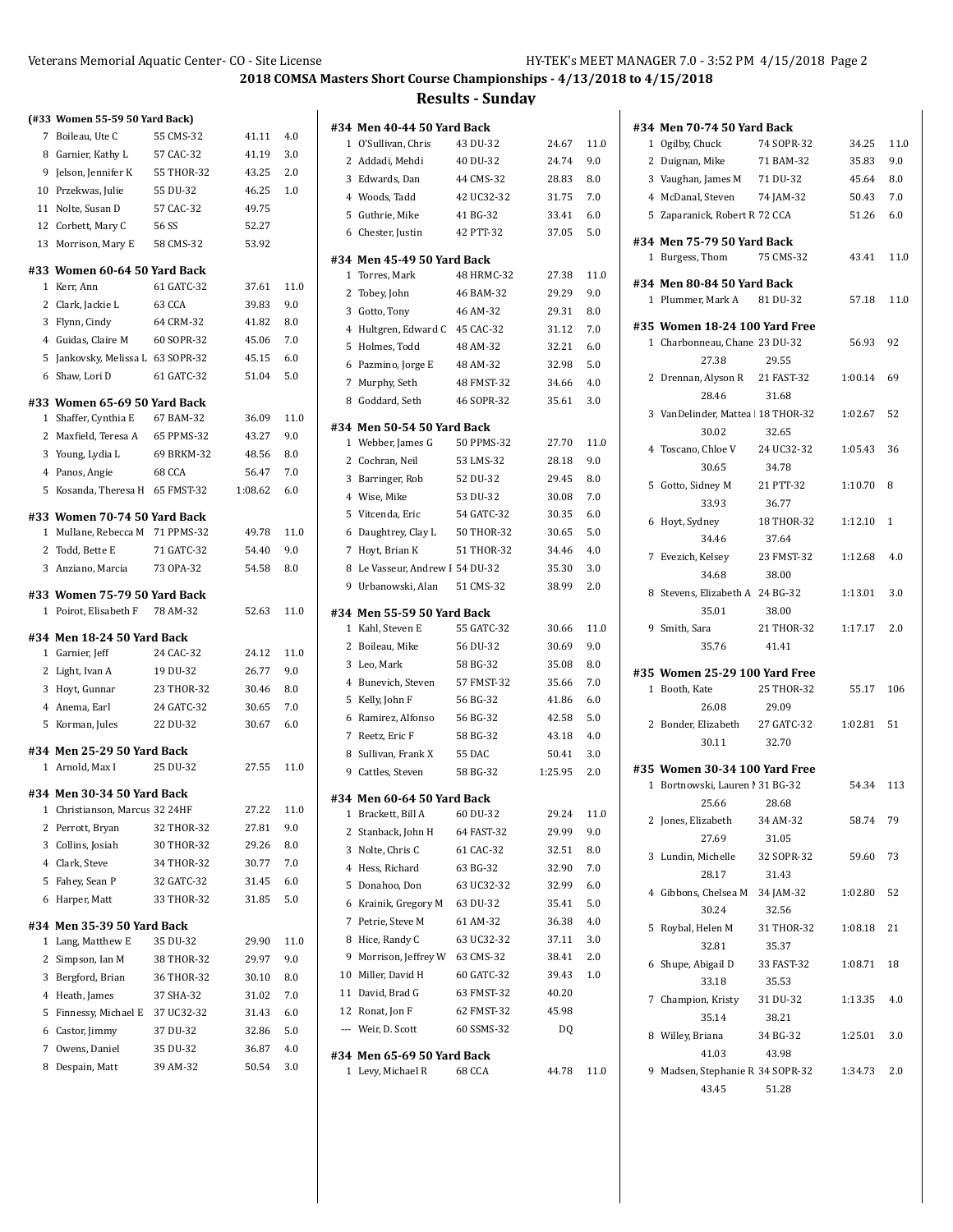| (#35 Women 30-34 100 Yard Free)  |            |               |     | 5 Hartney, Tanya                  | 45 JAM-32           | 1:11.55 4     |     | 6 Abreo, Lisa M                 | 60 FMST-32         | 1:52.60 5.0  |     |
|----------------------------------|------------|---------------|-----|-----------------------------------|---------------------|---------------|-----|---------------------------------|--------------------|--------------|-----|
| 10 Moss, Amanda L                | 33 THOR-32 | 1:48.11 1.0   |     | 34.08                             | 37.47               |               |     | 53.16                           | 59.44              |              |     |
| 51.49                            | 56.62      |               |     | 6 Orgill, Michelle                | 46 GATC-32          | 1:12.12 1     |     |                                 |                    |              |     |
|                                  |            |               |     | 35.35                             | 36.77               |               |     | #35 Women 65-69 100 Yard Free   |                    | 1:08.98 16   |     |
| #35 Women 35-39 100 Yard Free    |            |               |     | 7 Kinnersley, Darcy               | 47 GATC-32          | 1:13.07 4.0   |     | 1 Shaffer, Cynthia E<br>32.96   | 67 BAM-32<br>36.02 |              |     |
| 1 Linke, Lyndsey M               | 37 FAST-32 | 59.25 75      |     | 36.13                             | 36.94               |               |     |                                 |                    |              |     |
| 28.04                            | 31.21      |               |     | 8 Coupe, IngaLisa                 | 48 FMST-32          | $1:18.13$ 3.0 |     | 2 Roche, Carolyn M              | 66 BAM-32          | $1:12.23$ 0  |     |
| 2 Abell, Amanda                  | 36 GATC-32 | 1:02.82 51    |     | 36.79                             | 41.34               |               |     | 33.50                           | 38.73              |              |     |
| 31.14                            | 31.68      |               |     | 9 Kroeger-Weeks, Kim 48 BG-32     |                     | 1:20.72 2.0   |     | 3 Maxfield, Teresa A            | 65 PPMS-32         | 1:15.76 8.0  |     |
| 3 Hovey, Brianne                 | 38 GATC-32 | 1:06.77 28    |     | 37.54                             | 43.18               |               |     | 36.86                           | 38.90              |              |     |
| 32.88                            | 33.89      |               |     |                                   |                     |               |     | 4 Schickli, Jeanne H            | 65 UC32-32         | 1:17.92 7.0  |     |
| 4 Wimmer, Hilary                 | 39 BG-32   | 1:11.67 3     |     | #35 Women 50-54 100 Yard Free     |                     |               |     | 35.51                           | 42.41              |              |     |
| 33.42                            | 38.25      |               |     | 1 Butler, Debra L                 | 54 GATC-32          | 1:03.46 47    |     | 5 Panos, Angie                  | 68 CCA             | 1:44.05 6.0  |     |
| 5 Acton, Megan K                 | 37 DU-32   | $1:12.45$ 6.0 |     | 30.57                             | 32.89               |               |     | 50.20                           | 53.85              |              |     |
| 32.76                            | 39.69      |               |     | 2 Hendricks, Melissa K 50 HRMC-32 |                     | 1:06.48 30    |     | 6 Kosanda, Theresa H 65 FMST-32 |                    | 2:05.42 5.0  |     |
| 6 Berens, Dore M                 | 36 BG-32   | 1:22.59       | 5.0 | 32.23                             | 34.25               |               |     | 1:01.41                         | 1:04.01            |              |     |
| 39.21                            | 43.38      |               |     | 3 Hyre, Anne                      | 50 GATC-32          | 1:07.54 24    |     | #35 Women 70-74 100 Yard Free   |                    |              |     |
| 7 Stafford, Hope                 | 35 CAC-32  | 1:25.74 4.0   |     | 33.12                             | 34.42               |               |     | 1 Mullane, Rebecca M 71 PPMS-32 |                    | 1:25.52 11.0 |     |
| 41.59                            | 44.15      |               |     | 4 Hartwell, Michelle Y 53 DU-32   |                     | 1:07.76 23    |     | 41.68                           | 43.84              |              |     |
|                                  |            |               |     | 33.12                             | 34.64               |               |     |                                 | 71 GATC-32         |              |     |
| #35 Women 40-44 100 Yard Free    |            |               |     | 5 Hagadorn, Heather               | 53 GATC-32          | 1:13.73 6.0   |     | 2 Todd, Bette E                 |                    | 1:41.78      | 9.0 |
| 1 Glenn, Katie                   | 41 OPA-32  | 53.61 119     |     | 36.13                             | 37.60               |               |     | 48.59                           | 53.19              |              |     |
| 25.33                            | 28.28      |               |     | 6 Pearson, Deborah B 51 NMMS-42   |                     | 1:13.99 5.0   |     | 3 Noble, Ann                    | <b>70 CCA</b>      | 1:49.85 8.0  |     |
| 2 Barr, Lindsay                  | 40 GATC-32 | 59.13 76      |     | 35.48                             | 38.51               |               |     | 52.73                           | 57.12              |              |     |
| 27.73                            | 31.40      |               |     | 7 Bunevich, Stephanie 51 FMST-32  |                     | 1:14.42 4.0   |     | #35 Women 75-79 100 Yard Free   |                    |              |     |
| 3 Schwartz, Melissa              | 40 THOR-32 | 59.16 76      |     | 35.03                             | 39.39               |               |     | 1 Wise, Louise                  | 75 DAWG            | 1:38.18 11.0 |     |
| 28.17                            | 30.99      |               |     |                                   |                     |               |     | 46.61                           | 51.57              |              |     |
| 4 Fostvedt, Alishia              | 41 AM-32   | 1:02.34 54    |     | #35 Women 55-59 100 Yard Free     |                     |               |     | 2 Poirot, Elisabeth F           | 78 AM-32           | 1:38.96 9.0  |     |
| 29.35                            | 32.99      |               |     | 1 Garnier, Kathy L                | 57 CAC-32           | 1:00.45 67    |     | 47.47                           | 51.49              |              |     |
| 5 Joslin, Becky                  | 41 SOPR-32 | 1:05.91 33    |     | 28.69                             | 31.76               |               |     |                                 |                    |              |     |
| 32.06                            | 33.85      |               |     | 2 Cotton, Suzy L                  | 58 HRMC-32          | 1:02.25 55    |     | #36 Men 18-24 100 Yard Free     |                    |              |     |
| 6 Jackson, Rebecca               | 42 SS      | 1:07.43 25    |     | 29.45                             | 32.80               |               |     | 1 Garnier, Jeff                 | 24 CAC-32          | 44.84 150    |     |
| 32.72                            | 34.71      |               |     | 3 Campbell, Ellen A               | 55 CAC-32           | 1:04.60 41    |     | 21.61                           | 23.23              |              |     |
| 7 Castellano, Sara E             | 41 LMS-32  | 1:08.90 17    |     | 31.09                             | 33.51               |               |     | 2 Light, Ivan A                 | 19 DU-32           | 48.80 114    |     |
| 32.34                            | 36.56      |               |     | 4 Wixted, Nancy J                 | 59 CAC-32           | 1:14.77 7.0   |     | 23.92                           | 24.88              |              |     |
| 8 Vitcenda, Jessica              | 41 GATC-32 | 1:09.21 15    |     | 35.27                             | 39.50               |               |     | 3 Mathys, Philip                | 23 SS              | 49.95 105    |     |
| 34.19                            | 35.02      |               |     | 5 Eldridge, Audrey L              | 55 PPMS-32          | 1:14.85       | 6.0 | 23.68                           | 26.27              |              |     |
| 9 Haskett, Stephanie             | 42 BG-32   | 1:10.42 9     |     | 35.67                             | 39.18               |               |     | 4 Kahl, John F                  | 22 GATC-32         | 52.09 89     |     |
| 34.13                            | 36.29      |               |     | 6 Przekwas, Julie                 | 55 DU-32            | 1:19.49 5.0   |     | 25.03                           | 27.06              |              |     |
| 10 Smith, Roberta L              | 44 CCA     | $1:12.53$ 1.0 |     | 38.75                             | 40.74               |               |     | 5 Korman, Jules                 | 22 DU-32           | 54.34 73     |     |
| 34.89                            | 37.64      |               |     | 7 Jelson, Jennifer K              | 55 THOR-32          | 1:22.27 4.0   |     | 26.18                           | 28.16              |              |     |
| 11 Garofano, Tiffany D 44 PTT-32 |            | 1:12.87       |     | 39.55                             | 42.72               |               |     | 6 Steele, Eric S                | 24 UC32-32         | 55.02 69     |     |
| 35.28                            | 37.59      |               |     | 8 Carlson, Lori K                 | 59 FMST-32          | 1:33.08 3.0   |     | 26.75                           | 28.27              |              |     |
| 12 Hayes, Laurie M               | 42 CRM-32  |               |     | 43.02                             | 50.06               |               |     | 7 Hoyt, Gunnar                  | 23 THOR-32         | 56.84 58     |     |
|                                  |            |               |     |                                   |                     |               |     |                                 | 30.14              |              |     |
|                                  |            | 1:13.96       |     |                                   |                     |               |     | 26.70                           |                    |              |     |
| 34.57                            | 39.39      |               |     | 9 Corbett, Mary C                 | 56 SS               | 1:33.67 2.0   |     |                                 | 22 FMST-32         |              |     |
| --- Swendener, Lisa              | 44 CCA     | DQ            |     | 44.16                             | 49.51               |               |     | 8 Porras, Felipe                |                    | 58.51 48     |     |
| 56.65                            | 1:20.08    |               |     | 10 Morrison, Mary E               | 58 CMS-32           | 1:35.89 1.0   |     | 27.98                           | 30.53              |              |     |
| #35 Women 45-49 100 Yard Free    |            |               |     | 44.26                             | 51.63               |               |     | 9 Anema, Earl                   | 24 GATC-32         | 1:00.49 37   |     |
| 1 Wagner, Heather L              | 45 PPMS-32 | 54.28 113     |     | #35 Women 60-64 100 Yard Free     |                     |               |     | 28.77                           | 31.72              |              |     |
| 26.20                            | 28.08      |               |     | 1 Rosener, Karen K                | 64 FAST-32          | 1:06.16 32    |     | #36 Men 25-29 100 Yard Free     |                    |              |     |
| 2 Tobey, Stacey W                | 49 BAM-32  | 59.88 71      |     | 31.51                             | 34.65               |               |     | 1 Arnold, Max I                 | 25 DU-32           | 50.34 102    |     |
| 28.61                            | 31.27      |               |     | 2 Jankovsky, Melissa L 63 SOPR-32 |                     | 1:15.92 9.0   |     | 24.09                           | 26.25              |              |     |
| 3 Seavall, Kelly                 | 49 GATC-32 | 1:00.49 67    |     | 35.03                             | 40.89               |               |     | 2 Sloss, Ryan                   | 27 DU-32           | 54.31 74     |     |
| 29.58                            | 30.91      |               |     | 3 Guidas, Claire M                | 60 SOPR-32          | 1:22.98 8.0   |     | 26.73                           | 27.58              |              |     |
| 4 Richardson, Kim G              | 49 FAST-32 |               |     | 39.93                             |                     |               |     | 3 Fulcomer, Vance               | 27 AM-32           | 56.29 61     |     |
|                                  |            | 1:02.76 52    |     |                                   | 43.05               |               |     | 26.36                           | 29.93              |              |     |
| 30.02                            | 32.74      |               |     | 4 Lyons, Julie A                  | 60 GATC-32          | 1:23.34       | 7.0 | 4 Ballard, Jeffrey D            | 26 FMST-32         | 58.97 45     |     |
|                                  |            |               |     | 5 Shaw, Lori D<br>45.40           | 61 GATC-32<br>54.07 | 1:39.47 6.0   |     | 26.94                           | 32.03              |              |     |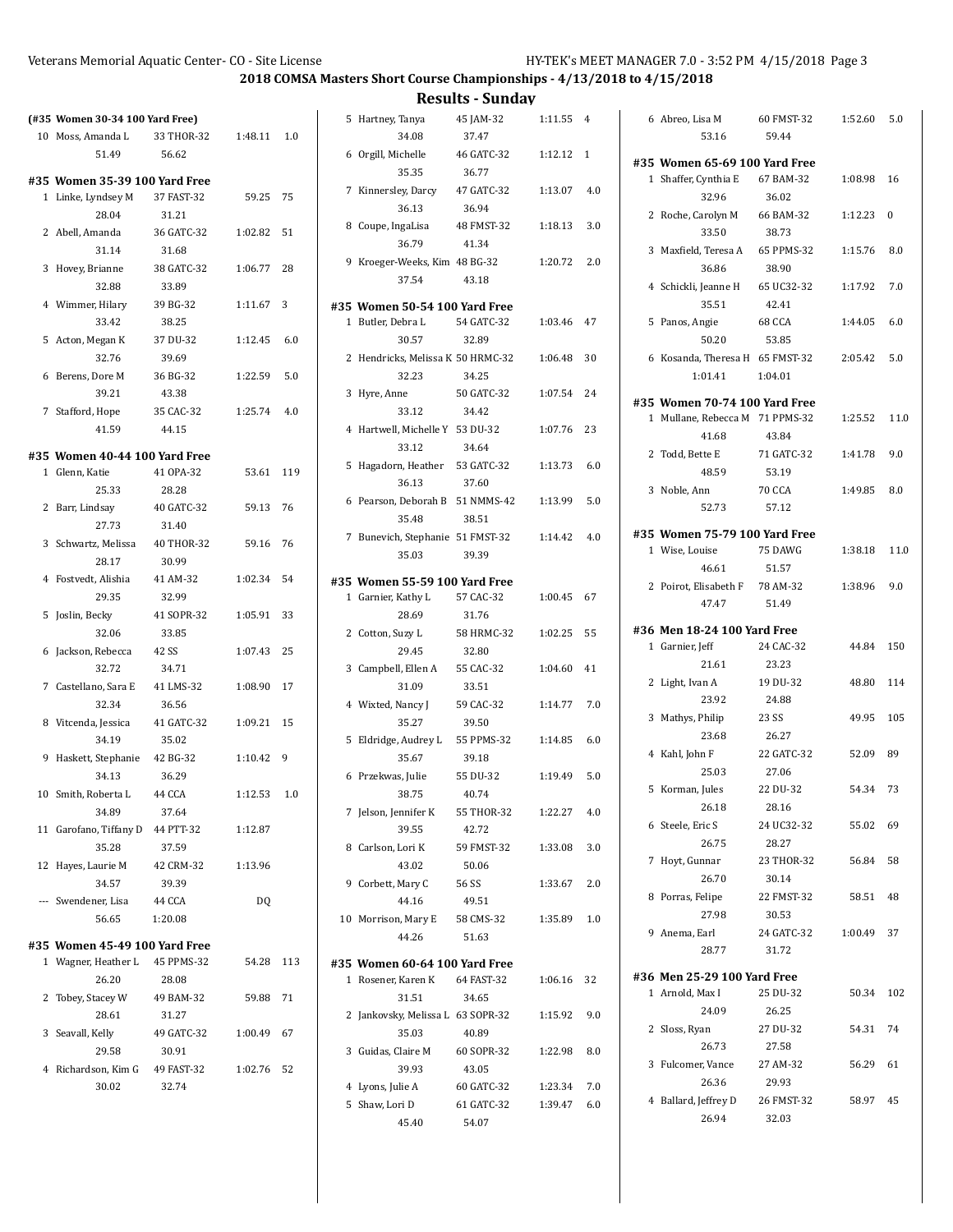42.37

15.87

# **2018 COMSA Masters Short Course Championships - 4/13/2018 to 4/15/2018**

| (#36 Men 25-29 100 Yard Free)    |            |            |  |                                                |            |               |  | 7 Kelly, John F                   | 56 BG-32   | 1:13.85 4.0   |     |
|----------------------------------|------------|------------|--|------------------------------------------------|------------|---------------|--|-----------------------------------|------------|---------------|-----|
| 5 Jones, Kepha D                 | 28 DU-32   | 1:01.83 30 |  | #36 Men 45-49 100 Yard Free<br>1 Gale, Aaron B | 45 UC32-32 | 52.29 88      |  | 35.70                             | 38.15      |               |     |
| 30.19                            | 31.64      |            |  |                                                |            |               |  | 8 Cattles, Steven                 | 58 BG-32   | $3:12.40$ 3.0 |     |
|                                  |            |            |  | 25.12                                          | 27.17      |               |  | 1:24.62                           | 1:47.78    |               |     |
| #36 Men 30-34 100 Yard Free      |            |            |  | 2 Torres, Mark                                 | 48 HRMC-32 | 53.04 82      |  |                                   |            |               |     |
| 1 Baier, Michael J               | 34 UNAT    | 50.66 100  |  | 26.05                                          | 26.99      |               |  | #36 Men 60-64 100 Yard Free       |            |               |     |
| 24.44                            | 26.22      |            |  | 3 Tobey, John                                  | 46 BAM-32  | 55.00 69      |  | 1 Waterbury, Stuart S 64 BAM-32   |            | 55.81 64      |     |
| 2 Colvert, Brian                 | 34 PPMS-32 | 51.94 90   |  | 26.42                                          | 28.58      |               |  | 26.37                             | 29.44      |               |     |
| 24.41                            | 27.53      |            |  | 4 Hultgren, Edward C 45 CAC-32                 |            | 56.40 60      |  | 2 Nolte, Chris C                  | 61 CAC-32  | 59.09 44      |     |
| 3 Harper, Matt                   | 33 THOR-32 | 54.15 75   |  | 27.34                                          | 29.06      |               |  | 29.12                             | 29.97      |               |     |
| 26.72                            | 27.43      |            |  | 5 Brown, Brian                                 | 47 GATC-32 | 56.79 58      |  | 3 Glenn, Tim P                    | 62 OPA-32  | 59.93 40      |     |
| 4 Fahey, Sean P                  | 32 GATC-32 | 56.63 59   |  | 27.66                                          | 29.13      |               |  | 28.84                             | 31.09      |               |     |
| 27.13                            | 29.50      |            |  | 6 Burrow, Bill                                 | 48 FMST-32 | 57.58 53      |  | 4 Petrie, Steve M                 | 61 AM-32   | 1:00.58 36    |     |
|                                  |            |            |  | 28.40                                          | 29.18      |               |  | 28.55                             | 32.03      |               |     |
| #36 Men 35-39 100 Yard Free      |            |            |  | 7 Pazmino, Jorge E                             | 48 AM-32   | 58.60 47      |  | 5 Donahoo, Don                    | 63 UC32-32 | 1:02.71 25    |     |
| 1 Trinidad, Reuben D 38 PPMS-32  |            | 50.23 103  |  | 27.03                                          | 31.57      |               |  | 30.03                             | 32.68      |               |     |
| 24.03                            | 26.20      |            |  | 8 Holmes, Todd                                 | 48 AM-32   | 1:00.00 39    |  | 6 David, Brad G                   | 63 FMST-32 | 1:06.92 5     |     |
| 2 Simpson, Ian M                 | 38 THOR-32 | 53.00 83   |  | 28.44                                          | 31.56      |               |  | 31.19                             | 35.73      |               |     |
| 24.85                            | 28.15      |            |  | 9 Martin, Troy L                               | 49 CMS-32  | 1:00.21 38    |  | 7 Miller, David H                 | 60 GATC-32 | 1:11.38 4.0   |     |
| 3 Bowsher, Dennis                | 35 PPMS-32 | 53.14 82   |  |                                                |            |               |  |                                   |            |               |     |
| 25.36                            | 27.78      |            |  | 28.84                                          | 31.37      |               |  | 34.75                             | 36.63      |               |     |
| 4 Finnessy, Michael E 37 UC32-32 |            | 54.09 75   |  | 10 Cowan, Robert N                             | 46 CAC-32  | 1:09.23 1.0   |  | 8 Valvano, John J                 | 61 JAM-32  | 1:12.81 3.0   |     |
| 25.73                            | 28.36      |            |  | 34.29                                          | 34.94      |               |  | 34.41                             | 38.40      |               |     |
| 5 Oetzel, Stephen P              | 39 NMMS-42 | 54.73 71   |  | 11 Hilgartner, Rife                            | 47 GATC-32 | 1:12.17       |  | #36 Men 65-69 100 Yard Free       |            |               |     |
| 26.31                            | 28.42      |            |  | 33.28                                          | 38.89      |               |  | 1 Tveitmoe, Robert N 65 JAM-32    |            | 1:02.15 28    |     |
| 6 Castor, Jimmy                  | 37 DU-32   | 54.84 70   |  | #36 Men 50-54 100 Yard Free                    |            |               |  | 29.39                             | 32.76      |               |     |
| 26.25                            | 28.59      |            |  | 1 Barringer, Rob                               | 52 DU-32   | 53.06 82      |  | 2 O'Donnell, Michael P 65 FMST-32 |            | 1:05.07 14    |     |
| 7 Heath, James                   | 37 SHA-32  | 56.81 58   |  | 25.43                                          | 27.63      |               |  | 31.76                             | 33.31      |               |     |
| 27.42                            | 29.39      |            |  | 2 Metzmaker, Joseph P 54 PTT-32                |            | 58.51 48      |  | 3 Ott, William A                  | 65 JAM-32  | 1:32.69 8.0   |     |
|                                  |            |            |  |                                                |            |               |  |                                   |            |               |     |
| 8 Bergford, Brian                | 36 THOR-32 | 58.27 49   |  | 28.35                                          | 30.16      |               |  | 43.49                             | 49.20      |               |     |
| 28.90                            | 29.37      |            |  | 3 Vitcenda, Eric                               | 54 GATC-32 | 58.84 46      |  | #36 Men 70-74 100 Yard Free       |            |               |     |
| 9 Owens, Daniel                  | 35 DU-32   | 59.04 45   |  | 27.30                                          | 31.54      |               |  | 1 Abrahams, Richard T 73 CMS-32   |            | 59.06 45      |     |
| 28.48                            | 30.56      |            |  | 4 Bingham, Frank A                             | 52 DU-32   | 1:00.08 39    |  | 28.04                             | 31.02      |               |     |
| 10 Centeno, Juan Pablo 38 BAM-32 |            | 1:00.79 35 |  | 28.97                                          | 31.11      |               |  | 2 Carney, Kent                    | 70 EVER-32 | 1:07.92 1     |     |
| 29.14                            | 31.65      |            |  | 5 Maynard, Charles E 52 PPMS-32                |            | 1:01.59 31    |  | 31.92                             | 36.00      |               |     |
| 11 Linn, John G                  | 39 SOPR-32 | 1:04.25 18 |  | 28.78                                          | 32.81      |               |  | 3 Hultin, Walter B                | 74 DU-32   | $1:12.15$ 8.0 |     |
| 30.36                            | 33.89      |            |  | 6 Brower, William P                            | 51 LMS-32  | 1:03.42 22    |  | 32.96                             | 39.19      |               |     |
| 12 Nelson, Mark A                | 36 CAC-32  | 1:09.16    |  | 31.18                                          | 32.24      |               |  | 4 Burson, William W               | 73 GATC-32 | 1:16.73 7.0   |     |
| 13 Despain, Matt                 | 39 AM-32   | 1:25.98    |  | 7 Le Vasseur, Andrew F 54 DU-32                |            | 1:03.59 21    |  | 37.67                             | 39.06      |               |     |
| 39.31                            | 46.67      |            |  | 30.13                                          | 33.46      |               |  | 5 Vaughan, James M                | 71 DU-32   | $1:17.15$ 6.0 |     |
|                                  |            |            |  | 8 Urbanowski, Alan                             | 51 CMS-32  | $1:10.11$ 3.0 |  |                                   |            |               |     |
| #36 Men 40-44 100 Yard Free      |            |            |  | 32.41                                          | 37.70      |               |  | 36.85                             | 40.30      |               |     |
| 1 O'Sullivan, Chris              | 43 DU-32   | 50.09 104  |  | 9 Mintz, Robert                                | 50 SOPR-32 | 1:10.57 2.0   |  | 6 Zaparanick, Robert R 72 CCA     |            | 1:36.32 5.0   |     |
| 23.70                            | 26.39      |            |  | 32.47                                          | 38.10      |               |  | 46.15                             | 50.17      |               |     |
| 2 Robinson, Eric J               | 41 PTT-32  | 51.56 93   |  |                                                |            |               |  | #36 Men 75-79 100 Yard Free       |            |               |     |
| 24.37                            | 27.19      |            |  | #36 Men 55-59 100 Yard Free                    |            |               |  | 1 Burgess, Thom                   | 75 CMS-32  | 1:15.35 11.0  |     |
| 3 Woods, Tadd                    | 42 UC32-32 | 55.16 68   |  | 1 Anderson, Kirk H                             | 58 GATC-32 | 51.53 93      |  | 35.54                             | 39.81      |               |     |
| 26.25                            | 28.91      |            |  | 25.57                                          | 25.96      |               |  |                                   |            |               |     |
| 4 Miall, Merlin C                | 40 DU-32   | 56.25 61   |  | 2 Fields, Ric                                  | 56 OPA-32  | 53.98 76      |  | #36 Men 80-84 100 Yard Free       |            |               |     |
| 27.31                            | 28.94      |            |  | 25.91                                          | 28.07      |               |  | 1 Plummer, Mark A                 | 81 DU-32   | 1:32.48 11.0  |     |
| 5 Crosscup, Daniel W             | 42 FAST-32 | 59.40 43   |  | 3 Kahl, Steven E                               | 55 GATC-32 | 55.43 66      |  | 43.35                             | 49.13      |               |     |
| 28.52                            | 30.88      |            |  | 26.02                                          | 29.41      |               |  | #37 Women 18-24 200 Yard IM       |            |               |     |
| 6 Riccardi, Demian               | 40 BG-32   | 1:00.72 35 |  | 4 Cox, Landon                                  | 55 PPMS-32 | 56.95 57      |  | 1 Evezich, Kelsey                 | 23 FMST-32 | 3:13.59 11.0  |     |
| 28.87                            | 31.85      |            |  | 26.52                                          | 30.43      |               |  |                                   |            |               |     |
| 7 Chester, Justin                | 42 PTT-32  | 1:00.79 35 |  | 5 Bunevich, Steven                             | 57 FMST-32 | 1:01.69 30    |  | 42.11                             | 46.76      | 1:02.35       | 42  |
|                                  |            |            |  |                                                | 32.19      |               |  | 2 Stevens, Elizabeth A 24 BG-32   |            | 3:19.05       | 9.0 |
| 29.30                            | 31.49      |            |  | 29.50                                          |            |               |  | 1:29.77                           | 53.69      | 39.72         | 15  |
| 8 Droy, Dan                      | 44 GATC-32 | 1:07.55 3  |  | 6 Edgerton, Karl L                             | 55 UC32-32 | 1:02.19 28    |  |                                   |            |               |     |
| 31.46                            | 36.09      |            |  | 30.20                                          | 31.99      |               |  |                                   |            |               |     |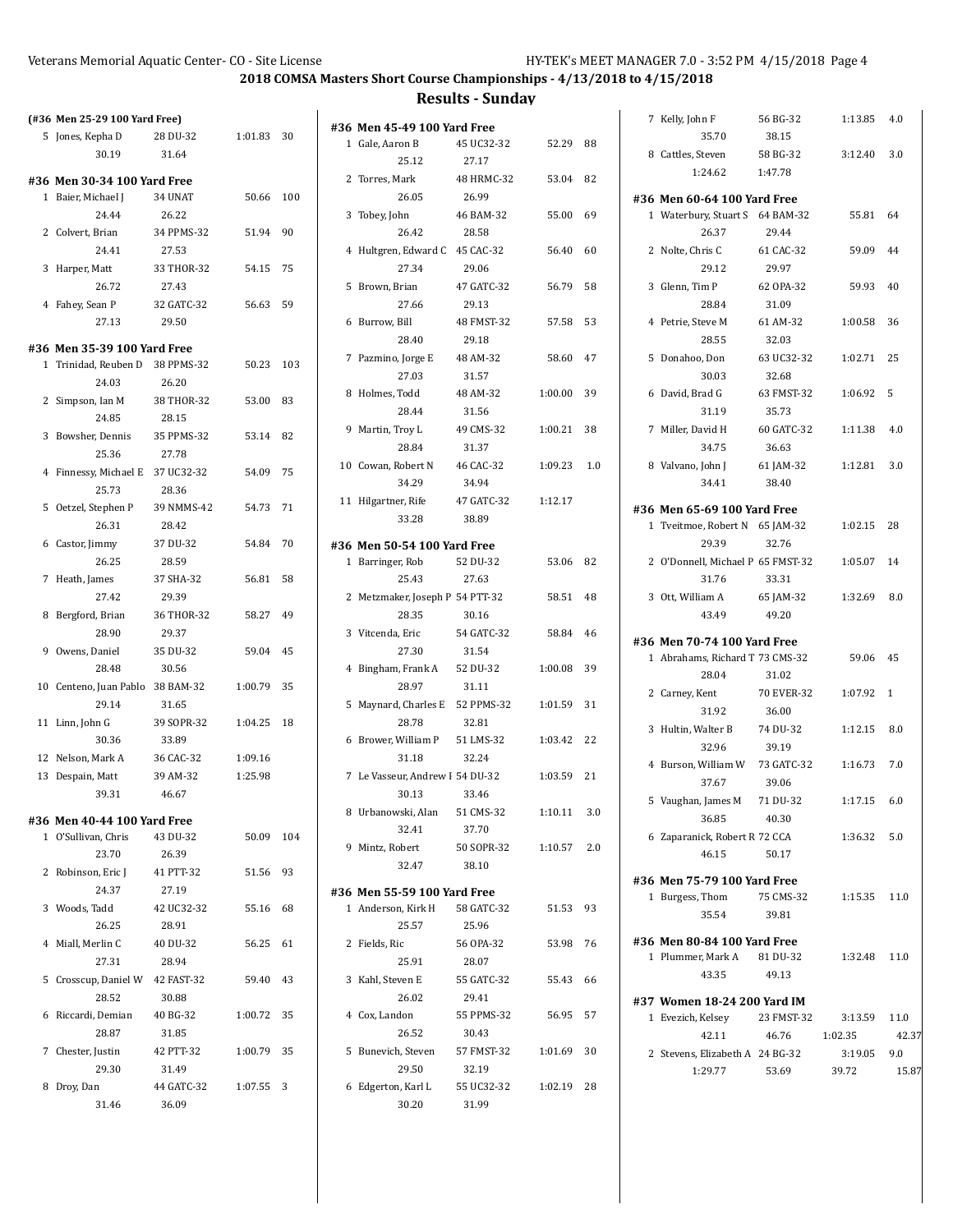| #37 Women 25-29 200 Yard IM     |            |            |         | 8 Kroeger-Weeks, Kim 48 BG-32       |            | 3:17.92    | 3.0      | #38 Men 35   |
|---------------------------------|------------|------------|---------|-------------------------------------|------------|------------|----------|--------------|
| 1 Amico, Victoria               | 29 THOR-32 | 3:56.87    | 11.0    | 44.68                               | 49.98      | 56.01      | 47.25    | 1 Batcheld   |
| 55.57                           | 59.79      | 1:09.99    | 51.52   | 9 Tucker, Jennifer                  | 46 FMST-32 | 3:23.44    | 2.0      |              |
|                                 |            |            |         | 41.15                               | 54.66      | 1:01.07    | 46.56    | 2 Owens, D   |
| #37 Women 30-34 200 Yard IM     |            |            |         |                                     |            |            |          |              |
| 1 Bortnowski, Lauren 1 31 BG-32 |            | 2:28.88    | 59      | #37 Women 50-54 200 Yard IM         |            |            |          |              |
| 30.41                           | 36.73      | 47.32      | 34.42   | 1 Vanderpoel, Nicole L 53 GATC-32   |            | 2:53.96    | $\bf{0}$ | 3 Linn, Johi |
| 2 Lundin, Michelle              | 32 SOPR-32 | 2:34.56    | 44      | 39.25                               | 42.95      | 55.63      | 36.13    |              |
| 34.48                           | 39.69      | 45.99      | 34.40   | 2 Sauls, Catherine C                | 53 THOR-32 | 3:22.08    | 9.0      | #38 Men 40   |
| 3 Gibbons, Chelsea M 34 JAM-32  |            | 2:36.37    | 39      | 44.67                               | 54.22      | 55.26      | 47.93    | 1 Zupancic   |
| 34.01                           | 42.21      | 43.72      | 36.43   | #37 Women 55-59 200 Yard IM         |            |            |          |              |
| 4 Moss, Amanda L                | 33 THOR-32 | 4:12.53    | 7.0     | 1 Crouch, Kim                       | 56 UC32-32 | 2:30.83    | 54       | 2 Edwards,   |
| 58.61                           | 1:03.87    | 1:14.45    | 55.60   | 33.10                               | 39.75      | 43.36      | 34.62    |              |
|                                 |            |            |         |                                     |            |            |          |              |
| #37 Women 35-39 200 Yard IM     |            |            |         | 2 Najjar, Ellie S                   | 56 DU-32   | 2:38.51    | 34       | #38 Men 45   |
| 1 Linke, Lyndsey M              | 37 FAST-32 | 2:28.95    | 59      | 33.60                               | 39.09      | 49.63      | 36.19    | 1 Garland,   |
| 31.69                           | 37.23      | 45.08      | 34.95   | 3 McDonald, Kae                     | 55 SOPR-32 | 3:09.67    | 8.0      |              |
| 2 Johnson, Bernie               | 39 JAM-32  | 2:35.91    | 41      | 39.91                               | 53.58      | 54.20      | 41.98    | 2 Weber, Bı  |
| 34.66                           | 38.47      | 46.84      | 35.94   | 4 Danielsen, Sonia                  | 56 GATC-32 | 3:54.28    | 7.0      |              |
| 3 Hovey, Brianne                | 38 GATC-32 | 2:50.70    | 7       | 52.98                               | 1:01.67    | 1:06.21    | 53.42    | 3 Burrow, I  |
| 37.21                           | 43.16      | 49.79      | 40.54   | 5 Clendenen, Karen A 55 CCA         |            | 5:03.30    | 6.0      |              |
|                                 |            | 3:12.51    |         | 2:27.18                             | 1:30.81    | 1:05.31    |          |              |
| 4 Wimmer, Hilary                | 39 BG-32   |            | 7.0     |                                     |            |            |          | --- Goddard, |
| 43.98                           | 50.12      | 55.49      | 42.92   | #37 Women 60-64 200 Yard IM         |            |            |          |              |
| 5 Nillas, Mary Ann N            | 37 AM-32   | 3:13.41    | 6.0     | 1 Flynn, Cindy                      | 64 CRM-32  | 3:05.44    | 11.0     | #38 Men 50   |
| 41.08                           | 49.02      | 1:43.31    |         | 37.69                               | 49.10      | 55.67      | 42.98    | 1 Webber, J  |
| 6 Ross, Karen Z                 | 37 BG-32   | 3:20.46    | $5.0\,$ | 2 Guidas, Claire M                  | 60 SOPR-32 | 3:47.86    | 9.0      |              |
| 47.47                           | 53.40      | 58.37      | 41.22   | 48.67                               | 57.62      | 1:09.34    | 52.23    | 2 Lawrence   |
| 7 Stafford, Hope                | 35 CAC-32  | 3:43.66    | 4.0     | --- Achterberg, Elaine K 63 FMST-32 |            | DQ         |          |              |
| 50.23                           | 55.62      | 1:06.30    | 51.51   | 39.39                               | 48.36      | 55.38      | 42.87    | 3 Barringer  |
| --- Nilles, Kathy               | 36 CCA     | DQ         |         |                                     |            |            |          |              |
| 54.98                           | 1:06.14    | 1:26.96    | 51.38   | #37 Women 65-69 200 Yard IM         |            |            |          |              |
|                                 |            |            |         | 1 Kosanda, Theresa H 65 FMST-32     |            | 5:22.19    | 11.0     | 4 Daughtre   |
| #37 Women 40-44 200 Yard IM     |            |            |         | 1:10.25                             | 1:22.85    | 1:39.25    | 1:09.84  |              |
| 1 Glenn, Katie                  | 41 OPA-32  | 2:15.18    | 100     | #37 Women 70-74 200 Yard IM         |            |            |          | 5 Nielsen, I |
| 29.80                           | 36.43      | 37.74      | 31.21   | 1 Todd, Bette E                     | 71 GATC-32 | 4.27.02    | 11.0     |              |
| 2 Barr, Lindsay                 | 40 GATC-32 | 2:27.93    | 62      | 1:04.87                             | 1:08.89    | 1:18.60    | 54.66    | 6 Bennett,   |
| 33.10                           | 39.37      | 42.03      | 33.43   | 2 Noble, Ann                        | 70 CCA     | 5:00.20    | 9.0      |              |
| 3 Joslin, Becky                 | 41 SOPR-32 | 2:54.24    | 8.0     | 1:13.53                             | 1:11.57    | 1:36.82    | 58.28    | --- Jimenez, |
| 39.31                           | 47.24      | 49.42      | 38.27   |                                     |            |            |          |              |
| 4 Haskett, Stephanie            | 42 BG-32   | 3:01.41    | 7.0     | #37 Women 80-84 200 Yard IM         |            |            |          |              |
| 43.18                           | 46.29      | 50.48      | 41.46   | 1 Oberg, Jane G                     | 80 DU-32   | 4:00.03    | 11.0     | #38 Men 55.  |
| 5 Soto, Sandra M                | 43 THOR-32 | 3:31.10    | 6.0     | 55.05                               | 1:03.42    | 1:07.80    | 53.76    | 1 Coveney,   |
| 52.15                           | 56.25      | 59.56      | 43.14   |                                     |            |            |          |              |
|                                 |            |            |         | #38 Men 18-24 200 Yard IM           |            |            |          | 2 Scott, Gre |
| #37 Women 45-49 200 Yard IM     |            |            |         | 1 Light, Ivan A                     | 19 DU-32   | 2:11.21 74 |          |              |
| 1 Wagner, Heather L             | 45 PPMS-32 | 2:22.22 78 |         | 27.69                               | 35.24      | 39.56      | 28.72    | 3 Cummins    |
| 29.65                           | 36.50      | 43.91      | 32.16   | 2 Korman, Jules                     | 22 DU-32   | 2:23.08    | 42       |              |
| 2 Negley, Heather               | 45 PTT-32  | 2:32.25 50 |         | 29.43                               | 36.82      | 43.19      | 33.64    | 4 Mann, Jor  |
| 34.29                           | 36.92      | 45.78      | 35.26   | 3 Porras, Felipe                    | 22 FMST-32 | 2:38.84 7  |          |              |
| 3 Dussliere, Julie F            | 45 JDAM-32 | 2:33.21 47 |         | 33.94                               | 41.22      | 48.49      | 35.19    | 5 Melansor   |
| 33.55                           | 40.16      | 44.41      | 35.09   |                                     |            |            |          |              |
|                                 |            |            |         | #38 Men 30-34 200 Yard IM           |            |            |          |              |
| 4 Garland, Crystal              | 46 GATC-32 | 2:43.85    | -22     | 1 Shaw, Derek R                     | 32 GATC-32 | 2:02.49    | 102      | 6 Kelly, Joh |
| 34.70                           | 44.23      | 49.96      | 34.96   | 26.77                               | 31.48      | 35.21      | 29.03    |              |
| 5 McAfee, Karolyn               | 49 CAC-32  | 2:44.61    | 20      | 2 Baier, Michael J                  | 34 UNAT    | 2:05.00    | 93       | #38 Men 60   |
| 35.50                           | 43.87      | 48.46      | 36.78   | 26.86                               | 32.98      | 36.07      | 29.09    | 1 Henry, Sh  |
| 6 Strong, Susan D               | 46 FAST-32 | 2:47.16 14 |         |                                     |            |            |          |              |
| 35.05                           | 43.02      | 51.47      | 37.62   |                                     |            |            |          | 2 Louie, Jar |
| 7 Vowles, Nicole                | 47 THOR-32 | 2:47.41 14 |         |                                     |            |            |          |              |
| 35.86                           | 44.82      | 48.71      | 38.02   |                                     |            |            |          |              |
|                                 |            |            |         |                                     |            |            |          |              |

| #38 Men 35-39 200 Yard IM        |            |         |       |
|----------------------------------|------------|---------|-------|
| 1 Batchelder, John R             | 37 FMST-32 | 2:18.93 | 53    |
| 30.16                            | 37.98      | 39.27   | 31.52 |
|                                  |            |         |       |
| 2 Owens, Daniel                  | 35 DU-32   | 2:32.24 | 21    |
| 33.31                            | 39.30      | 44.22   | 35.41 |
| 3 Linn, John G                   | 39 SOPR-32 | 2:36.37 | 12    |
| 31.27                            | 42.31      | 42.75   | 40.04 |
| #38 Men 40-44 200 Yard IM        |            |         |       |
| 1 Zupancic, Joe C                | 42 FAST-32 | 2:13.04 | 69    |
| 28.36                            | 34.62      | 38.76   | 31.30 |
| 2 Edwards, Dan                   | 44 CMS-32  | 2:14.22 | 66    |
| 28.47                            | 36.77      | 40.10   | 28.88 |
|                                  |            |         |       |
| #38 Men 45-49 200 Yard IM        |            |         |       |
| 1 Garland, Bob                   | 48 GATC-32 | 2:11.18 | 74    |
| 27.15                            | 33.62      | 39.31   | 31.10 |
| 2 Weber, Brad                    | 48 BG-32   | 2:28.14 | 30    |
| 31.00                            | 39.72      | 44.12   | 33.30 |
| 3 Burrow, Bill                   | 48 FMST-32 | 2:28.77 | 29    |
| 32.44                            | 39.87      | 44.34   | 32.12 |
| --- Goddard, Seth                | 46 SOPR-32 | DQ      |       |
| 32.19                            | 43.51      | 46.31   | 38.08 |
| #38 Men 50-54 200 Yard IM        |            |         |       |
| 1 Webber, James G 50 PPMS-32     |            | 2:13.54 | 68    |
| 27.17                            | 34.70      | 39.76   | 31.91 |
| 2 Lawrence, Dietrich V 52 JAM-32 |            | 2:14.86 | 64    |
| 28.58                            | 35.03      | 38.87   | 32.38 |
| 3 Barringer, Rob                 | 52 DU-32   | 2:18.11 | 55    |
| 29.05                            | 35.91      | 42.04   | 31.11 |
| 4 Daughtrey, Clay L              | 50 THOR-32 | 2:23.72 | 41    |
| 31.03                            | 37.00      | 42.27   | 33.42 |
| 5 Nielsen, Richard L             | 53 DU-32   | 2:32.17 | 21    |
| 31.86                            | 41.99      | 43.08   | 35.24 |
| 6 Bennett, Dean W                | 51 SS      | 3:27.40 | 5.0   |
| 49.08                            | 52.23      | 58.16   | 47.93 |
|                                  | 52 DU-32   | DQ      |       |
| --- Jimenez, Ignacio<br>28.62    | 33.24      | 37.95   | 30.91 |
|                                  |            |         |       |
| #38 Men 55-59 200 Yard IM        |            |         |       |
| 1 Coveney, Christopher 55 LMS-32 |            | 2:11.68 | 73    |
| 28.48                            | 35.42      | 36.28   | 31.50 |
| 2 Scott, Greg C                  | 58 GATC-32 | 2:15.27 | 63    |
| 29.19                            | 37.28      | 37.91   | 30.89 |
| 3 Cummins, Ron                   | 58 SSMS-32 | 2:18.75 | 53    |
| 30.53                            | 35.39      | 41.97   | 30.86 |
| 4 Mann, Jonathan E 57 GATC-32    |            | 2:20.63 | 48    |
| 29.54                            | 35.20      | 41.95   | 33.94 |
| 5 Melanson, Edward 55 UNAT       |            | 2:26.54 | 34    |
| 31.43                            | 37.93      | 43.85   | 33.33 |
| 6 Kelly, John F                  | 56 BG-32   | 3:18.21 | 5.0   |
| 43.58                            | 48.11      | 1:03.58 | 42.94 |
| #38 Men 60-64 200 Yard IM        |            |         |       |
| 1 Henry, Shafer                  | 60 SSMS-32 | 2:21.72 | 46    |
| 30.00                            | 38.21      | 39.19   | 34.32 |
| 2 Louie, Jamie                   | 61 CSST-32 | 2:29.74 | 26    |
| 32.85                            | 39.21      | 42.11   | 35.57 |
|                                  |            |         |       |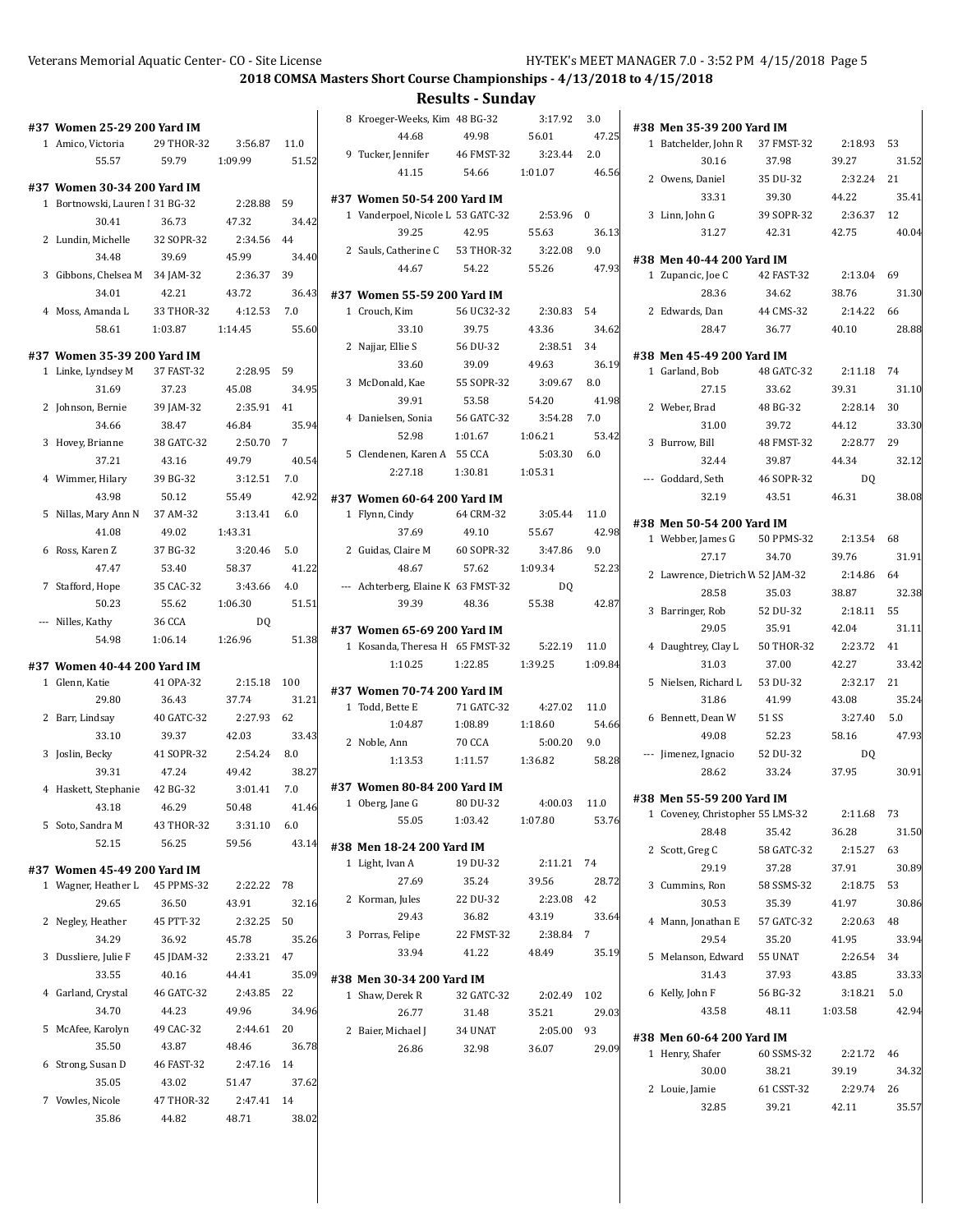| (#38 Men 60-64 200 Yard IM)              |            |             |               |                                                    |            |              |         | 2 Porras, Felipe                               | 22 FMST-32 | 2:33.24      | 9.0   |
|------------------------------------------|------------|-------------|---------------|----------------------------------------------------|------------|--------------|---------|------------------------------------------------|------------|--------------|-------|
| 3 Krainik, Gregory M 63 DU-32            |            | 2:50.61 8.0 |               | #47 Women 45-49 200 Yard Back<br>1 Negley, Heather | 45 PTT-32  | 2:24.89      | 11.0    | 35.39                                          | 39.51      | 40.61        | 37.73 |
| 34.22                                    | 43.11      | 53.25       | 40.03         | 34.47                                              | 36.24      | 36.78        | 37.40   |                                                |            |              |       |
| 4 David, Brad G                          | 63 FMST-32 | 2:58.41     | 7.0           | 2 Dussliere, Julie F                               | 45 JDAM-32 | 2:39.56      | 9.0     | #48 Men 30-34 200 Yard Back<br>1 Shaw, Derek R | 32 GATC-32 | 2:03.73      | 11.0  |
| 38.66                                    | 48.70      | 48.29       | 42.76         | 38.21                                              | 41.20      | 40.68        | 39.47   | 29.63                                          | 31.15      | 31.69        | 31.26 |
| 5 Heggy, Terry A                         | 63 SOPR-32 | 3:00.16     | 6.0           |                                                    | 49 FAST-32 | 2:43.58      | 8.0     |                                                |            |              |       |
| 42.37                                    | 52.83      | 51.46       | 33.50         | 3 Richardson, Kim G                                | 41.72      |              | 40.89   | #48 Men 35-39 200 Yard Back                    |            |              |       |
| 6 Morrison, Jeffrey W                    | 63 CMS-32  | 3:09.33     | 5.0           | 37.83                                              |            | 43.14        |         | 1 Bergford, Brian                              | 36 THOR-32 | 2:17.14      | 11.0  |
| 42.29                                    | 50.89      | 54.84       | 41.31         | 4 Strong, Susan D                                  | 46 FAST-32 | 2:51.77      | 7.0     | 32.28                                          | 34.75      | 35.56        | 34.55 |
| 7 McDonough, Jim                         | 62 CCA     | 3:22.36     | 4.0           | 39.93                                              | 42.69      | 44.31        | 44.84   | 2 Owens, Daniel                                | 35 DU-32   | 2:33.41      | 9.0   |
| 43.00                                    | 54.08      | 1:00.27     | 45.01         | 5 Vowles, Nicole                                   | 47 THOR-32 | 2:56.75      | 6.0     | 37.49                                          | 38.31      | 38.96        | 38.65 |
| 8 Valvano, John J                        | 61 JAM-32  | 3:44.04     | 3.0           | 42.58                                              | 45.86      | 45.84        | 42.47   | #48 Men 40-44 200 Yard Back                    |            |              |       |
| 55.79                                    | 1:07.90    | 58.08       | 42.27         | 6 Kroeger-Weeks, Kim 48 BG-32                      |            | 3:16.47      | 5.0     | 1 Robinson, Eric J                             | 41 PTT-32  | 2:12.09      | 11.0  |
| --- Stanback, John H                     | 64 FAST-32 | DQ          |               | 45.83                                              | 49.23      | 50.71        | 50.70   | 32.43                                          | 33.58      | 33.28        | 32.80 |
| 33.43                                    | 36.58      | 45.09       | 33.63         | #47 Women 50-54 200 Yard Back                      |            |              |         |                                                |            |              |       |
|                                          |            |             |               | 1 Vanderpoel, Nicole L 53 GATC-32                  |            | 2:46.92      | 11.0    | #48 Men 45-49 200 Yard Back                    |            |              |       |
| #38 Men 65-69 200 Yard IM                |            |             |               | 40.21                                              | 43.38      | 41.58        | 41.75   | 1 Gale, Aaron B                                | 45 UC32-32 | 2:19.96      | 11.0  |
| 1 MacDonald, Lee H                       | 66 FAST-32 | 2:35.99 13  |               | 2 Sellard, Tracy N                                 | 53 CCA     | 2:55.38      | 9.0     | 32.77                                          | 35.28      | 36.31        | 35.60 |
| 34.37                                    | 41.74      | 43.69       | 36.19         | 42.22                                              | 44.12      | 44.94        | 44.10   | 2 Murphy, Seth                                 | 48 FMST-32 | 2:34.27      | 9.0   |
| 2 Levy, Michael R                        | 68 CCA     | 3:20.50     | 9.0           | 3 Pearson, Deborah B 51 NMMS-42                    |            | 3:10.91      | 8.0     | 37.10                                          | 37.85      | 39.85        | 39.47 |
| 47.14                                    | 54.10      | 53.84       | 45.42         | 45.67                                              | 47.83      | 49.37        | 48.04   | 3 Pazmino, Jorge E                             | 48 AM-32   | 2:40.36      | 8.0   |
| #38 Men 75-79 200 Yard IM                |            |             |               |                                                    |            |              |         | 37.96                                          | 39.95      | 41.40        | 41.05 |
| 1 Burgess, Thom                          | 75 CMS-32  | 3:39.24     | 11.0          | #47 Women 55-59 200 Yard Back                      | 56 DU-32   | 2:35.53      |         | #48 Men 50-54 200 Yard Back                    |            |              |       |
| 53.68                                    | 1:03.73    | 57.11       | 44.72         | 1 Najjar, Ellie S                                  |            |              | 11.0    | 1 Jimenez, Ignacio                             | 52 DU-32   | 2:10.82      | 11.0  |
|                                          |            |             |               | 36.96                                              | 39.32      | 39.98        | 39.27   | 31.37                                          | 33.12      | 33.58        | 32.75 |
| #47 Women 18-24 200 Yard Back            |            |             |               | 2 Danielsen, Sonia                                 | 56 GATC-32 | 4:01.40      | 9.0     | 2 Webber, James G                              | 50 PPMS-32 | 2:12.28      | 9.0   |
| 1 Evezich, Kelsey                        | 23 FMST-32 | 2:57.39     | 11.0          | 57.85                                              | 1:01.37    | 1:02.49      | 59.69   | 30.81                                          | 33.20      | 34.56        | 33.71 |
| 41.96                                    | 45.09      | 46.74       | 43.60         | 3 Clendenen, Karen A 55 CCA                        |            | 5:21.64      | 8.0     | 3 Barringer, Rob                               | 52 DU-32   | 2:22.55      | 8.0   |
| 2 Stevens, Elizabeth A 24 BG-32          |            | 3:12.03     | 9.0           | 1:17.37                                            | 1:23.59    | 1:22.05      | 1:18.63 | 33.20                                          | 35.98      | 36.91        | 36.46 |
|                                          |            | 2:24.30     |               | #47 Women 60-64 200 Yard Back                      |            |              |         | 4 Vitcenda, Eric                               | 54 GATC-32 | 2:28.07      | 7.0   |
| #47 Women 25-29 200 Yard Back            |            |             |               | 1 Kerr, Ann                                        | 61 GATC-32 | 3:00.99      | 11.0    | 34.43                                          | 37.56      | 38.31        | 37.77 |
| 1 Amico, Victoria                        | 29 THOR-32 | 3:54.59     | 11.0          | 42.11                                              | 45.84      | 46.85        | 46.19   | 5 Le Vasseur, Andrew F 54 DU-32                |            | 2:59.86      | 6.0   |
| 55.14                                    | 1:00.61    | 1:00.58     | 58.26         | 2 Guidas, Claire M                                 | 60 SOPR-32 | 3:43.94      | 9.0     | 39.60                                          | 44.86      | 48.18        | 47.22 |
|                                          |            |             |               | 53.49                                              | 57.26      | 58.29        | 54.90   |                                                |            |              |       |
| #47 Women 30-34 200 Yard Back            |            | 2:31.38     |               |                                                    |            |              |         | #48 Men 55-59 200 Yard Back                    |            |              |       |
| 1 Bortnowski, Lauren 1 31 BG-32<br>36.56 | 39.10      | 37.77       | 11.0<br>37.95 | #47 Women 65-69 200 Yard Back                      | 67 BAM-32  |              |         | 1 Petersen, Craig                              | 58 DU-32   | 2:12.65      | 11.0  |
|                                          |            |             |               | 1 Shaffer, Cynthia E                               |            | 2:53.61 11.0 |         | 31.52                                          | 33.55      | 33.75        | 33.83 |
| 2 Gibbons, Chelsea M 34 JAM-32           |            | 2:52.72     | 9.0           | 39.99                                              | 43.29      | 45.63        | 44.70   | 2 Melanson, Edward                             | 55 UNAT    | 2:27.61      | 9.0   |
| 41.29                                    | 42.53      | 44.55       | 44.35         | 2 Maxfield, Teresa A                               | 65 PPMS-32 | 3:30.67      | 9.0     | 35.29                                          | 37.67      | 37.97        | 36.68 |
| 3 Moss, Amanda L                         | 33 THOR-32 | 4:11.11 8.0 |               | 49.97                                              | 53.36      | 54.95        | 52.39   | 3 Edgerton, Karl L                             | 55 UC32-32 | 2:43.83      | 8.0   |
| 1:00.12                                  | 1:03.08    | 1:04.09     | 1:03.82       | 3 Kosanda, Theresa H 65 FMST-32                    |            | 5:18.72      | 8.0     | 39.77                                          | 41.21      | 42.02        | 40.83 |
| #47 Women 35-39 200 Yard Back            |            |             |               | 1:15.31                                            | 1:20.68    | 1:24.04      | 1:18.69 | 4 Kelly, John F                                | 56 BG-32   | 3:08.67      | 7.0   |
| 1 Johnson, Bernie                        | 39 JAM-32  | 2:29.68     | 11.0          | #47 Women 70-74 200 Yard Back                      |            |              |         | 45.63                                          | 47.14      | 48.53        | 47.37 |
| 35.53                                    | 37.68      | 37.92       | 38.55         | 1 Anziano, Marcia                                  | 73 OPA-32  | 4:08.88      | 11.0    | 5 Cattles, Steven                              | 58 BG-32   | 7:53.90      | 6.0   |
| 2 Abell, Amanda                          | 36 GATC-32 | 2:33.57     | 9.0           | 1:00.56                                            | 1:03.71    | 1:03.67      | 1:00.94 |                                                |            | 6:07.41      |       |
| 38.33                                    | 39.36      | 39.46       | 36.42         | 2 Noble, Ann                                       | 70 CCA     | 4:47.00      | 9.0     |                                                |            |              |       |
| 3 Zeigler, Charity                       | 35 DU-32   | 2:42.04     | 8.0           | 1:10.88                                            | 1:14.05    | 1:16.57      | 1:05.50 | #48 Men 60-64 200 Yard Back                    |            |              |       |
| 38.37                                    | 41.41      | 41.83       | 40.43         | 3 Todd, Bette E                                    | 71 GATC-32 | 4:47.61      | 8.0     | 1 Stanback, John H                             | 64 FAST-32 | 2:19.22 11.0 |       |
| 4 Nilles, Kathy                          | 36 CCA     | 4:29.79     | 7.0           | 1:12.78                                            | 1:15.21    | 1:12.36      | 1:07.26 | 32.53                                          | 35.24      | 35.79        | 35.66 |
| 1:04.61                                  | 1:11.06    | 1:08.41     | 1:05.71       |                                                    |            |              |         | 2 Brackett, Bill A                             | 60 DU-32   | 2:19.93      | 9.0   |
|                                          |            |             |               | #47 Women 80-84 200 Yard Back                      |            |              |         | 32.60                                          | 35.61      | 36.57        | 35.15 |
| #47 Women 40-44 200 Yard Back            |            |             |               | 1 Oberg, Jane G                                    | 80 DU-32   | 3:55.98      | 11.0    | 3 Weir, D. Scott                               | 60 SSMS-32 | 2:20.75      | 8.0   |
| 1 O'Connell, Fontaine 43 JAM-32          |            | 3:02.47     | 11.0          | 54.58                                              | 1:00.07    | 1:02.32      | 59.01   | 31.46                                          | 35.69      | 36.71        | 36.89 |
| 42.97                                    | 46.69      | 47.37       | 45.44         | #48 Men 18-24 200 Yard Back                        |            |              |         | 4 Krainik, Gregory M                           | 63 DU-32   | 2:51.90      | 7.0   |
|                                          |            |             |               | 1 Korman, Jules                                    | 22 DU-32   | 2:24.01      | 11.0    | 40.88                                          | 44.01      | 45.11        | 41.90 |
|                                          |            |             |               | 33.11                                              | 35.28      | 37.52        | 38.10   | 5 Heggy, Terry A                               | 63 SOPR-32 | 3:01.48      | 6.0   |
|                                          |            |             |               |                                                    |            |              |         | 44.84                                          | 47.16      | 45.95        | 43.53 |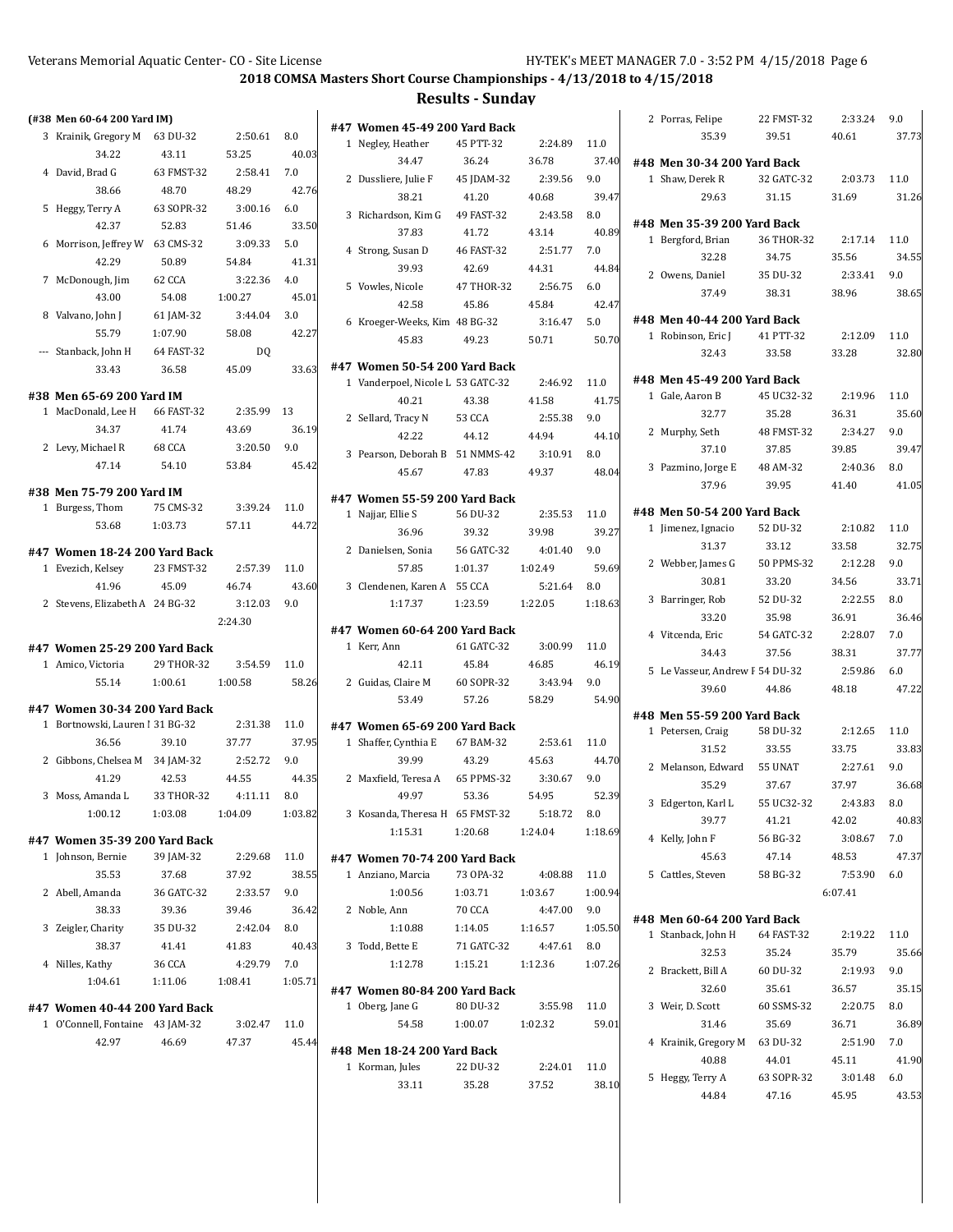|                                                   |                     |             |         |                                           | Resuits - Sunday |            |                |
|---------------------------------------------------|---------------------|-------------|---------|-------------------------------------------|------------------|------------|----------------|
| #48 Men 65-69 200 Yard Back                       |                     |             |         | 7 Garofano, Tiffany D                     | 44 PTT-32        | 1:45.72    | 4.0            |
| 1 Tveitmoe, Robert N 65 JAM-32                    |                     | 2:44.32     | 11.0    | 50.01                                     | 55.71            |            |                |
| 40.02                                             | 42.75               | 41.59       | 39.96   | #49 Women 45-49 100 Yard Breast           |                  |            |                |
|                                                   |                     |             |         | 1 Tobey, Stacey W                         | 49 BAM-32        | 1:16.86 69 |                |
| #48 Men 70-74 200 Yard Back                       |                     |             |         | 36.15                                     | 40.71            |            |                |
| 1 Ogilby, Chuck                                   | 74 SOPR-32          | 2:46.29     | 11.0    | 2 Dussliere, Julie F                      | 45 JDAM-32       | 1:18.95    | 59             |
| 40.14                                             | 41.97               | 42.61       | 41.57   | 37.41                                     | 41.54            |            |                |
| 2 Duignan, Mike                                   | 71 BAM-32           | 2:49.70     | 9.0     | 3 Vidlock Granley, Katl 47 PTT-32         |                  | 1:23.37    | 40             |
| 40.36                                             | 42.78               | 43.57       | 42.99   | 38.89                                     | 44.48            |            |                |
| 3 Burson, William W                               | 73 GATC-32          | 4:00.51     | 8.0     | 4 Vowles, Nicole                          | 47 THOR-32       | 1:26.53    | 28             |
| 1:46.99                                           | 57.13               | 54.17       | 22.22   | 41.96                                     | 44.57            |            |                |
| 4 McDanal, Steven                                 | 74 JAM-32           | 4:28.46     | 7.0     | 5 Garland, Crystal                        | 46 GATC-32       | 1:27.52    | -24            |
| 58.88                                             | 1:09.10             | 1:12.12     | 1:08.36 | 41.90                                     | 45.62            |            |                |
| #48 Men 75-79 200 Yard Back                       |                     |             |         | 6 Kroeger-Weeks, Kim 48 BG-32             |                  | 1:34.41    | - 1            |
| 1 Burgess, Thom                                   | 75 CMS-32           | 3:53.25     | 11.0    | 43.88                                     | 50.53            |            |                |
| 53.44                                             | 59.49               | 1:00.87     | 59.45   | 7 Kinnersley, Darcy                       | 47 GATC-32       | 1:34.78 0  |                |
| #49 Women 18-24 100 Yard Breast                   |                     |             |         | 45.24                                     | 49.54            |            |                |
| 1 VanDelinder, Mattea 18 THOR-32                  |                     | 1:22.02 46  |         | 8 Mattei, Kimberly                        | 46 JAM-32        | 1:45.26    | 3.0            |
| 38.86                                             | 43.16               |             |         | 50.15                                     | 55.11            |            |                |
|                                                   |                     |             |         |                                           |                  |            |                |
| #49 Women 25-29 100 Yard Breast                   |                     |             |         | #49 Women 50-54 100 Yard Breast           |                  |            |                |
| 1 Paknys, Storrie                                 | 25 PPMS-32          | 1:09.76     | - 106   | 1 Hendricks, Melissa K 50 HRMC-32         |                  | 1:27.03    | -26            |
| 32.67                                             | 37.09               |             |         | 41.57                                     | 45.46            |            |                |
| 2 Coyle, Jean K                                   | 27 DU-32            | 1:25.03 34  |         | 2 Bunevich, Stephanie 51 FMST-32<br>44.14 |                  | 1:33.43    | $\overline{4}$ |
| 39.42                                             | 45.61               |             |         |                                           | 49.29            |            |                |
| #49 Women 30-34 100 Yard Breast                   |                     |             |         | 3 Sauls, Catherine C                      | 53 THOR-32       | 1:36.75    | 8.0            |
| 1 Gibbons, Chelsea M 34 JAM-32                    |                     | 1:19.85 55  |         | 45.69                                     | 51.06            |            |                |
| 37.25                                             | 42.60               |             |         | #49 Women 55-59 100 Yard Breast           |                  |            |                |
| 2 Lundin, Michelle                                | 32 SOPR-32          | 1:22.39 45  |         | 1 Crouch, Kim                             | 56 UC32-32       | 1:16.65    | 70             |
| 38.59                                             | 43.80               |             |         | 35.97                                     | 40.68            |            |                |
| 3 Madsen, Stephanie R 34 SOPR-32                  |                     | 1:47.94     | 8.0     | 2 McDonald, Kae                           | 55 SOPR-32       | 1:31.59    | 10             |
| 50.92                                             | 57.02               |             |         | 42.94                                     | 48.65            |            |                |
| 4 Moss, Amanda L                                  | 33 THOR-32          | 2:22.26     | 7.0     | 3 Nolte, Susan D                          | 57 CAC-32        | 1:47.17    | 8.0            |
| 1:08.96                                           | 1:13.30             |             |         | 50.75                                     | 56.42            |            |                |
| #49 Women 35-39 100 Yard Breast                   |                     |             |         | 4 Clendenen, Karen A 55 CCA               |                  | 2:48.22    | 7.0            |
| 1 Hovey, Brianne                                  | 38 GATC-32          | 1:27.04 26  |         | 1:23.33                                   | 1:24.89          |            |                |
| 41.74                                             | 45.30               |             |         | #49 Women 60-64 100 Yard Breast           |                  |            |                |
| 2 Wimmer, Hilary                                  | 39 BG-32            | 1:33.89 2   |         | 1 Achterberg, Elaine K 63 FMST-32         |                  | 1:33.06    | - 5            |
| 43.70                                             | 50.19               |             |         | 44.65                                     | 48.41            |            |                |
| 3 Nillas, Mary Ann N                              | 37 AM-32            | 1:38.35     | 8.0     | 2 Shaw, Lori D                            | 61 GATC-32       | 1:58.85    | 9.0            |
| 45.91                                             | 52.44               |             |         | 56.30                                     | 1:02.55          |            |                |
|                                                   |                     |             |         | #49 Women 65-69 100 Yard Breast           |                  |            |                |
| #49 Women 40-44 100 Yard Breast<br>1 Glenn, Katie | 41 OPA-32           |             |         | 1 Maxfield, Teresa A                      | 65 PPMS-32       | 1:43.41    | 11.0           |
| 30.64                                             |                     | 1:04.97 136 |         | 49.89                                     | 53.52            |            |                |
| 2 Fostvedt, Alishia                               | 34.33               |             |         | 2 Golanty, Deb                            | 67 CCA           | 1:47.68    | 9.0            |
| 37.33                                             | 41 AM-32            | 1:19.35 58  |         | 50.74                                     | 56.94            |            |                |
|                                                   | 42.02               |             |         |                                           |                  |            |                |
| 3 Joslin, Becky<br>42.43                          | 41 SOPR-32<br>45.89 | 1:28.32 21  |         | #49 Women 70-74 100 Yard Breast           |                  |            |                |
| 4 Vitcenda, Jessica                               | 41 GATC-32          | 1:28.79 20  |         | 1 Todd, Bette E                           | 71 GATC-32       | 2:20.42    | 11.0           |
| 42.05                                             | 46.74               |             |         | 1:08.08                                   | 1:12.34          |            |                |
|                                                   | 42 BG-32            |             |         | 2 Noble, Ann                              | 70 CCA           | 3:11.19    | 9.0            |
| 5 Haskett, Stephanie<br>43.49                     | 48.75               | 1:32.24 8   |         | #49 Women 80-84 100 Yard Breast           |                  |            |                |
| 6 Smith, Roberta L                                |                     |             |         | 1 Oberg, Jane G                           | 80 DU-32         | 1:58.94    | 11.0           |
|                                                   | 44 CCA              | 1:32.81 6   |         | 57.91                                     | 1:01.03          |            |                |
| 44.45                                             | 48.36               |             |         |                                           |                  |            |                |

|   | #50 Men 18-24 100 Yard Breast                                   |                     |            |     |
|---|-----------------------------------------------------------------|---------------------|------------|-----|
| 1 | Mathys, Philip                                                  | 23 SS               | 1:06.23    | 85  |
|   | 30.95                                                           | 35.28               |            |     |
| 2 | Light, Ivan A                                                   | 19 DU-32            | 1:06.37    | 85  |
|   | 30.79                                                           | 35.58               |            |     |
| 3 | Hoyt, Gunnar                                                    | 23 THOR-32          | 1:15.99    | 40  |
|   | 34.50                                                           | 41.49               |            |     |
|   | 4 Porras, Felipe                                                | 22 FMST-32<br>41.89 | 1:18.52    | 31  |
| 5 | 36.63<br>Korman, Jules                                          | 22 DU-32            | 1:18.69    | 30  |
|   | 37.00                                                           | 41.69               |            |     |
|   |                                                                 |                     |            |     |
|   | #50 Men 25-29 100 Yard Breast<br>1 Arnold, Max I                | 25 DU-32            | 1:03.81    | 99  |
|   | 30.62                                                           | 33.19               |            |     |
| 2 | Fulcomer, Vance                                                 | 27 AM-32            | 1:10.39    | 65  |
|   | 32.16                                                           | 38.23               |            |     |
|   |                                                                 |                     |            |     |
|   | #50 Men 30-34 100 Yard Breast<br>1 Christianson, Marcus 32 24HF |                     | 59.93      | 122 |
|   | 28.18                                                           | 31.75               |            |     |
|   | 2 Shaw, Derek R                                                 | 32 GATC-32          | 1:03.68    | 99  |
|   | 29.95                                                           | 33.73               |            |     |
| 3 | Baier, Michael J                                                | 34 UNAT             | 1:05.17    | 91  |
|   | 31.09                                                           | 34.08               |            |     |
| 4 | Fahey, Brian J                                                  | 31 PTT-32           | 1:11.47    | 60  |
|   | 33.23                                                           | 38.24               |            |     |
|   | #50 Men 35-39 100 Yard Breast                                   |                     |            |     |
|   | 1 Trinidad, Reuben D 38 PPMS-32                                 |                     | 59.34      | 126 |
|   | 27.69                                                           | 31.65               |            |     |
|   | 2 Lang, Matthew E                                               | 35 DU-32            | 1:05.57    | 89  |
|   | 31.05                                                           | 34.52               |            |     |
| 3 | Bowsher, Dennis                                                 | 35 PPMS-32          | 1:07.10    | 81  |
|   | 31.47                                                           | 35.63               |            |     |
|   | 4 Bergford, Brian<br>33.96                                      | 36 THOR-32<br>37.30 | 1:11.26    | 61  |
| 5 | Linn, John G                                                    | 39 SOPR-32          | 1:14.37    | 47  |
|   | 35.85                                                           | 38.52               |            |     |
| 6 | Nelson, Mark A                                                  | 36 CAC-32           | 1:30.08    | 5.0 |
|   | 43.63                                                           | 46.45               |            |     |
|   | #50 Men 40-44 100 Yard Breast                                   |                     |            |     |
|   | 1 Crosscup, Daniel W 42 FAST-32                                 |                     | 1:14.96 45 |     |
|   | 35.32                                                           | 39.64               |            |     |
|   | #50 Men 45-49 100 Yard Breast                                   |                     |            |     |
|   | 1 Torres, Mark                                                  | 48 HRMC-32          | 1:07.66    | 78  |
|   | 32.18                                                           | 35.48               |            |     |
|   | 2 Garland, Bob                                                  | 48 GATC-32          | 1:08.26    | 75  |
|   | 32.40                                                           | 35.86               |            |     |
|   | 3 Gotto, Tony                                                   | 46 AM-32            | 1:10.68    | 63  |
|   | 33.25                                                           | 37.43               |            |     |
| 4 | Burrow, Bill                                                    | 48 FMST-32          | 1:14.10    | 48  |
|   | 35.46                                                           | 38.64               |            |     |
| 5 | Goddard, Seth                                                   | 46 SOPR-32          | 1:17.31    | 35  |
|   | 36.58                                                           | 40.73               |            |     |
| 6 | Murphy, Seth                                                    | 48 FMST-32          | 1:24.41    | 10  |
|   | 39.77                                                           | 44.64               |            |     |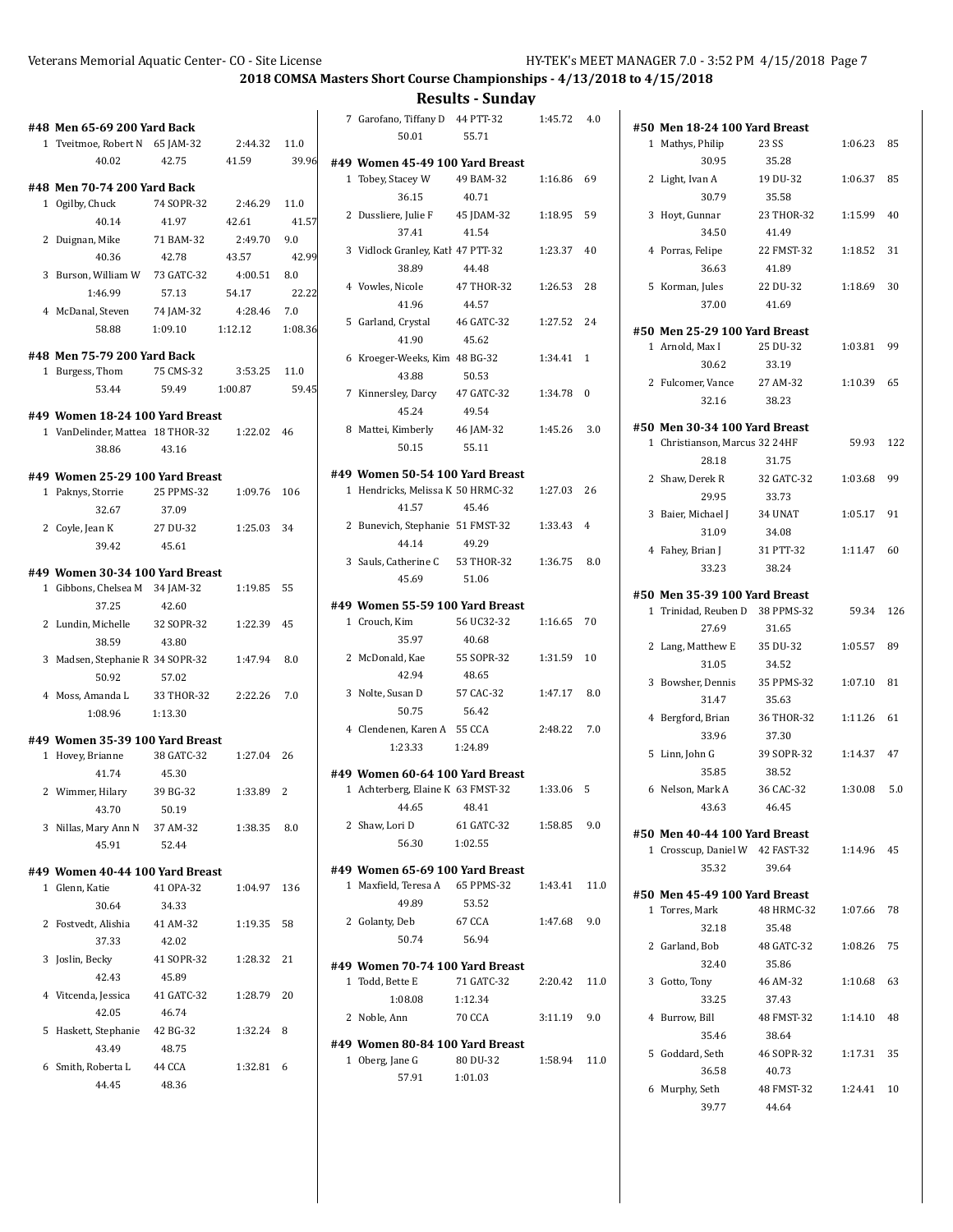**Results - Sunday** Zaparanick, Robert R 72 CCA 1:51.01 8.0

| (#50 Men 45-49 100 Yard Breast)   |            |             |     |
|-----------------------------------|------------|-------------|-----|
| 7 Cowan, Robert N 46 CAC-32       |            | 1:39.02     | 4.0 |
| 47.72                             | 51.30      |             |     |
|                                   |            |             |     |
| #50 Men 50-54 100 Yard Breast     |            |             |     |
| 1 Lawrence, Dietrich V 52 JAM-32  |            | 1:08.36     | 74  |
| 32.42                             | 35.94      |             |     |
| 2 Daughtrey, Clay L 50 THOR-32    |            | 1:12.23     | 56  |
| 33.96                             | 38.27      |             |     |
| 3 Nielsen, Richard L 53 DU-32     |            | 1:17.43     | 35  |
| 36.59                             | 40.84      |             |     |
| 4 Le Vasseur, Andrew I 54 DU-32   |            | 1:30.43     | 7.0 |
| 41.65                             | 48.78      |             |     |
| 5 Bennett, Dean W 51 SS           |            | 1:37.74     | 6.0 |
| 46.90                             | 50.84      |             |     |
| 6 Urbanowski, Alan 51 CMS-32      |            | 1:39.56     | 5.0 |
| 45.16                             | 54.40      |             |     |
| #50 Men 55-59 100 Yard Breast     |            |             |     |
| 1 Coveney, Christopheı 55 LMS-32  |            | 1:02.75 105 |     |
| 29.05                             | 33.70      |             |     |
| 2 Scott, Greg C                   | 58 GATC-32 | 1:06.54     | 84  |
| 31.37                             | 35.17      |             |     |
| 3 Fields, Ric                     | 56 OPA-32  | 1:12.49     | 55  |
| 34.21                             | 38.28      |             |     |
| 4 Olson, Robert A 57 SALT-34      |            | 1:31.14     | 7.0 |
| 43.48                             | 47.66      |             |     |
|                                   |            |             |     |
| #50 Men 60-64 100 Yard Breast     |            |             |     |
| 1 Waterbury, Stuart S 64 BAM-32   |            | 1:08.42     | 74  |
| 32.12                             | 36.30      |             |     |
| 2 Henry, Shafer                   | 60 SSMS-32 | 1:12.17     | 57  |
| 33.90                             | 38.27      |             |     |
| 3 Louie, Jamie                    | 61 CSST-32 | 1:13.85     | 49  |
| 34.70                             | 39.15      |             |     |
| 4 Hice, Randy C 63 UC32-32        |            | 1:24.19     | 11  |
| 38.62                             | 45.57      |             |     |
| 5 Krainik, Gregory M 63 DU-32     |            | 1:29.46     | 6.0 |
| 42.68                             | 46.78      |             |     |
| 6 Heggy, Terry A 63 SOPR-32       |            | 1:30.91     | 5.0 |
| 44.40                             | 46.51      |             |     |
| 7 Valvano, John J                 | 61 JAM-32  | 1:49.47     | 4.0 |
| 51.75                             | 57.72      |             |     |
| #50 Men 65-69 100 Yard Breast     |            |             |     |
| 1 MacDonald, Lee H 66 FAST-32     |            | 1:17.24     | 35  |
| 36.70                             | 40.54      |             |     |
| 2 Levy, Michael R 68 CCA          |            | 1:31.07     | 9.0 |
| 43.47                             | 47.60      |             |     |
| 3 O'Donnell, Michael P 65 FMST-32 |            | 1:33.88     | 8.0 |
| 44.95                             | 48.93      |             |     |
| 4 Linn, Michael J                 | 68 BG-32   | 2:19.08     | 7.0 |
| 1:06.12                           | 1:12.96    |             |     |
| #50 Men 70-74 100 Yard Breast     |            |             |     |
| 1 Carney, Kent                    | 70 EVER-32 | 1:22.59     | 16  |
| 38.50                             | 44.09      |             |     |
| 2 Burson, William W 73 GATC-32    |            | 1:49.24     | 9.0 |
| 52.26                             | 56.98      |             |     |
|                                   |            |             |     |

|              | 53.53                            | 57.48      |         |      |
|--------------|----------------------------------|------------|---------|------|
|              | 4 McDanal, Steven                | 74 JAM-32  | 2:01.23 | 7.0  |
|              | 57.79                            | 1:03.44    |         |      |
|              |                                  |            |         |      |
|              | #50 Men 75-79 100 Yard Breast    |            |         |      |
|              | 1 Burgess, Thom                  | 75 CMS-32  | 1:36.65 | 11.0 |
|              | 46.16                            | 50.49      |         |      |
|              | #50 Men 80-84 100 Yard Breast    |            |         |      |
|              | 1 Plummer, Mark A                | 81 DU-32   | 2:14.00 | 11.0 |
|              | 1:03.60                          | 1:10.40    |         |      |
|              |                                  |            |         |      |
|              | #51 Women 18-24 50 Yard Fly      |            |         |      |
|              | 1 Collier, Claire                | 22 DU-32   | 27.63   | 11.0 |
|              | 2 Charbonneau, Chane 23 DU-32    |            | 28.55   | 9.0  |
| 3            | Drennan, Alyson R                | 21 FAST-32 | 30.55   | 8.0  |
|              | 4 VanDelinder, Mattea 18 THOR-32 |            | 31.92   | 7.0  |
|              | 5 Evezich, Kelsey                | 23 FMST-32 | 39.54   | 6.0  |
|              | 6 Gotto, Sidney M                | 21 PTT-32  | 40.89   | 5.0  |
| 7            | Stevens, Elizabeth A 24 BG-32    |            | 43.40   | 4.0  |
|              | #51 Women 25-29 50 Yard Fly      |            |         |      |
|              | 1 Booth, Kate                    | 25 THOR-32 | 27.58   | 11.0 |
|              | 2 Paknys, Storrie                | 25 PPMS-32 | 27.99   | 9.0  |
|              | 3 Peterson, Ashley R             | 26 24HF    | 34.20   | 8.0  |
|              | 4 Amico, Victoria                | 29 THOR-32 | 53.26   | 7.0  |
|              |                                  |            |         |      |
|              | #51 Women 30-34 50 Yard Fly      |            |         |      |
| 1            | Bortnowski, Lauren 1 31 BG-32    |            | 28.65   | 11.0 |
|              | 2 Jones, Elizabeth               | 34 AM-32   | 29.75   | 9.0  |
|              | 3 Lundin, Michelle               | 32 SOPR-32 | 32.15   | 8.0  |
|              | 4 Gibbons, Chelsea M             | 34 JAM-32  | 35.08   | 7.0  |
|              | 5 Shupe, Abigail D               | 33 FAST-32 | 35.98   | 6.0  |
|              | 6 Reed, Beverly                  | 30 PPMS-32 | 37.98   | 5.0  |
|              | 7 Champion, Kristy               | 31 DU-32   | 39.21   | 4.0  |
|              | 8 Madsen, Stephanie R 34 SOPR-32 |            | 52.24   | 3.0  |
|              | #51 Women 35-39 50 Yard Fly      |            |         |      |
|              | 1 Zeigler, Charity               | 35 DU-32   | 28.89   | 11.0 |
|              | 2 Linke, Lyndsey M               | 37 FAST-32 | 28.98   | 9.0  |
|              | 3 Johnson, Bernie                | 39 JAM-32  | 31.60   | 8.0  |
|              | 4 Abell, Amanda                  | 36 GATC-32 | 32.50   | 7.0  |
|              | 5 Guthrie, Audra                 | 39 BG-32   | 32.65   | 6.0  |
|              | 6 Hovey, Brianne                 | 38 GATC-32 | 35.05   | 5.0  |
| 7            | Nillas, Mary Ann N               | 37 AM-32   | 40.43   | 4.0  |
|              | 8 Wimmer, Hilary                 | 39 BG-32   | 43.01   | 3.0  |
|              | 9 Hill, Amy L                    | 35 THOR-32 | 47.89   | 2.0  |
| 10           | Stafford, Hope                   | 35 CAC-32  | 48.66   | 1.0  |
|              |                                  |            |         |      |
|              | #51 Women 40-44 50 Yard Fly      |            |         |      |
| $\mathbf{1}$ | Despain, Christina F 40 AM-32    |            | 32.98   | 11.0 |
|              | 2 Fostvedt, Alishia              | 41 AM-32   | 32.99   | 9.0  |
| 3            | Joslin, Becky                    | 41 SOPR-32 | 34.98   | 8.0  |
|              | 4 Vitcenda, Jessica              | 41 GATC-32 | 38.98   | 7.0  |
|              | 5 Soto, Sandra M                 | 43 THOR-32 | 45.35   | 6.0  |
|              | #51 Women 45-49 50 Yard Fly      |            |         |      |
| 1            | Wagner, Heather L                | 45 PPMS-32 | 27.89   | 11.0 |
| 2            | Dravenstott, Laura A 47 CAC-32   |            | 29.96   | 9.0  |
|              | 3 Dussliere, Julie F             | 45 JDAM-32 | 31.97   | 8.0  |
|              |                                  |            |         |      |

| 4            | Garland, Crystal                                               | 46 GATC-32 | 32.22   | 7.0       |
|--------------|----------------------------------------------------------------|------------|---------|-----------|
| 5            | Strong, Susan D                                                | 46 FAST-32 | 33.56   | 6.0       |
| 6            | McAfee, Karolyn                                                | 49 CAC-32  | 33.74   | 5.0       |
| 7            | Schell, Kim                                                    | 45 THOR-32 | 34.23   | 4.0       |
| 8            | Richardson, Kim G                                              | 49 FAST-32 | 35.36   | 3.0       |
| 9            | Vidlock Granley, Katl 47 PTT-32                                |            | 38.30   | 2.0       |
| 10           | Tucker, Jennifer                                               | 46 FMST-32 | 38.89   | 1.0       |
| 11           | Kinnersley, Darcy                                              | 47 GATC-32 | 39.87   |           |
| 12           | Mattei, Kimberly                                               | 46 JAM-32  | 46.87   |           |
|              |                                                                |            |         |           |
| 1            | #51 Women 50-54 50 Yard Fly<br>Hendricks, Melissa K 50 HRMC-32 |            | 33.52   | 11.0      |
| 2            | Hyre, Anne                                                     | 50 GATC-32 | 33.68   | 9.0       |
| 3            | Hartwell, Michelle Y                                           | 53 DU-32   | 34.19   | 8.0       |
|              |                                                                | 51 NMMS-42 |         | 7.0       |
|              | 4 Pearson, Deborah B                                           |            | 39.99   |           |
| 5            | Walker, Laurie                                                 | 53 AM-32   | 46.31   | 6.0       |
| #51          | Women 55-59 50 Yard Fly                                        |            |         |           |
| 1            | Crouch, Kim                                                    | 56 UC32-32 | 31.41   | 11.0      |
| 2            | Campbell, Ellen A                                              | 55 CAC-32  | 31.85   | 9.0       |
| 3            | Najjar, Ellie S                                                | 56 DU-32   | 32.31   | 8.0       |
|              | 4 Garnier, Kathy L                                             | 57 CAC-32  | 36.77   | 7.0       |
| 5            | Boileau, Ute C                                                 | 55 CMS-32  | 38.09   | 6.0       |
| 6            | McDonald, Kae                                                  | 55 SOPR-32 | 39.99   | 5.0       |
| 7            | Przekwas, Julie                                                | 55 DU-32   | 47.98   | 4.0       |
| 8            | Morrison, Mary E                                               | 58 CMS-32  | 56.50   | 3.0       |
| 9            | Clendenen, Karen A                                             | 55 CCA     | 1:09.19 | 2.0       |
|              | #51 Women 60-64 50 Yard Fly                                    |            |         |           |
| 1            | Rosener, Karen K                                               | 64 FAST-32 | 33.07   | 11.0      |
| 2            | Flynn, Cindy                                                   | 64 CRM-32  | 35.22   | 9.0       |
|              | 3 Achterberg, Elaine K 63 FMST-32                              |            | 38.97   | 8.0       |
|              | 4 Kerr, Ann                                                    | 61 GATC-32 | 41.69   | 7.0       |
| 5            | Guidas, Claire M                                               | 60 SOPR-32 | 44.51   | 6.0       |
|              |                                                                |            |         |           |
|              |                                                                |            |         |           |
|              | #51 Women 65-69 50 Yard Fly                                    |            |         |           |
| $\mathbf{1}$ | Roche, Carolyn M                                               | 66 BAM-32  | 35.96   | 11.0      |
| 2            | Shaffer, Cynthia E                                             | 67 BAM-32  | 37.87   | 9.0       |
| 3            | Golanty, Deb                                                   | 67 CCA     | 50.06   | $_{8.0}$  |
| 4            | Kosanda, Theresa H                                             | 65 FMST-32 | 1:03.90 | 7.0       |
|              | #51 Women 70-74 50 Yard Fly                                    |            |         |           |
| $\mathbf{1}$ |                                                                | 71 PPMS-32 | 47.15   | 11.0      |
| 2            | Mullane, Rebecca M<br>Todd, Bette E                            | 71 GATC-32 | 1:10.44 | 9.0       |
|              |                                                                |            |         |           |
|              | #51  Women 75-79 50 Yard Fly                                   |            |         |           |
|              | --- Poirot, Elisabeth F                                        | 78 AM-32   | DQ      |           |
|              | #52 Men 18-24 50 Yard Fly                                      |            |         |           |
|              | 1 Garnier, Jeff                                                | 24 CAC-32  | 22.68   | 11.0      |
|              | 2 Light, Ivan A                                                | 19 DU-32   | 24.28   | 9.0       |
|              | 3 Kahl, John F                                                 | 22 GATC-32 | 26.28   | 8.0       |
|              | 4 Hoyt, Gunnar                                                 | 23 THOR-32 | 28.93   | 7.0       |
|              | 5 Korman, Jules                                                | 22 DU-32   | 29.42   | 6.0       |
|              |                                                                |            |         |           |
|              | #52 Men 25-29 50 Yard Fly<br>1 Arnold, Max I                   | 25 DU-32   | 24.89   | 11.0      |
|              | 2 Ballard, Jeffrey D                                           | 26 FMST-32 | 28.94   | 9.0       |
|              | 3 Jones, Kepha D                                               | 28 DU-32   | 31.23   | $\rm 8.0$ |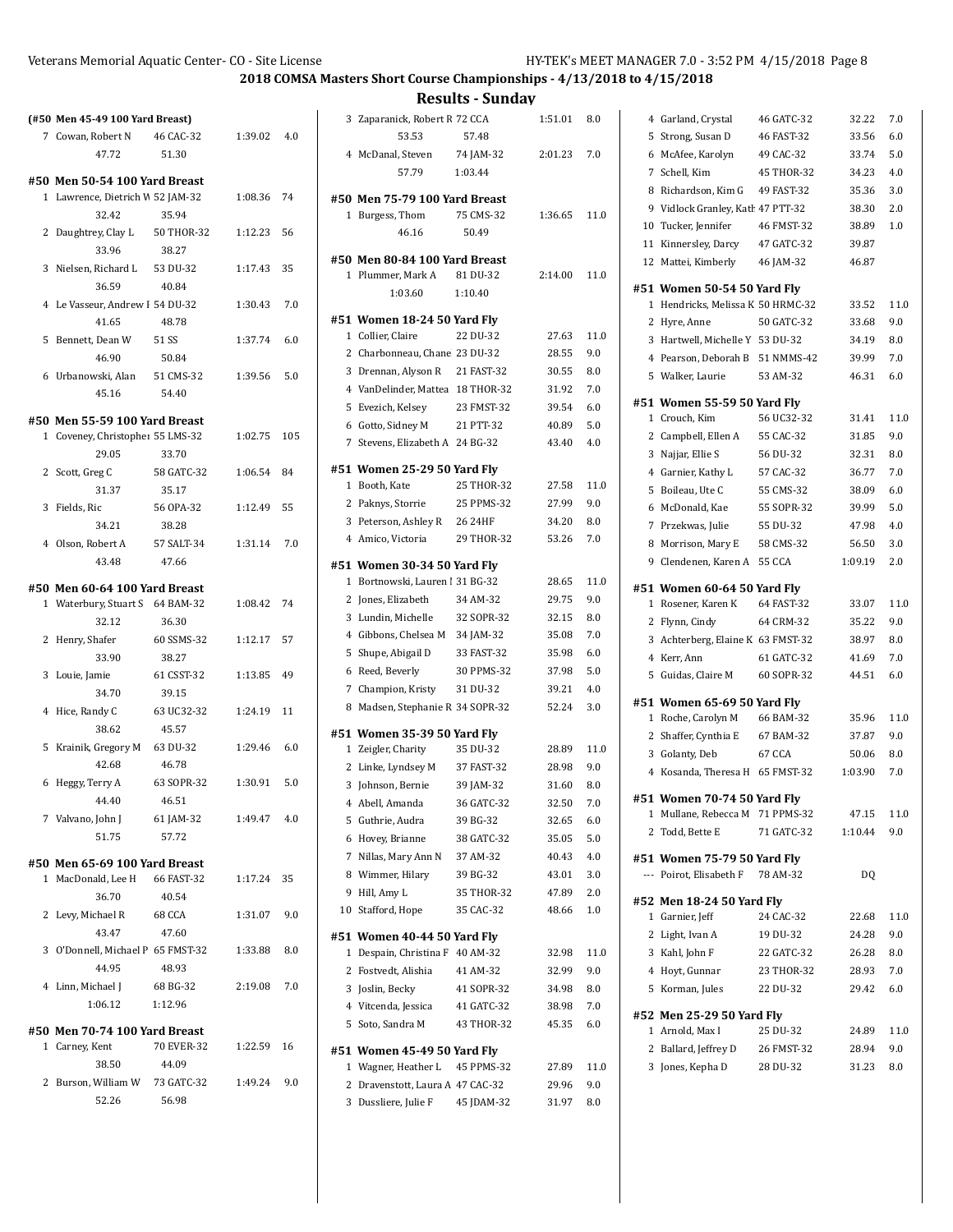**Results - Sunday**

|             | #52 Men 30-34 50 Yard Fly                        |                        |                |             |
|-------------|--------------------------------------------------|------------------------|----------------|-------------|
| $\mathbf 1$ | Christianson, Marcus 32 24HF                     |                        | 24.67          | 11.0        |
| 2           | Colvert, Brian                                   | 34 PPMS-32             | 24.89          | 9.0         |
|             | 3 Perrott, Bryan                                 | 32 THOR-32             | 26.36          | 8.0         |
| 4           | Harper, Matt                                     | 33 THOR-32             | 26.90          | 7.0         |
| 5.          | Collins, Josiah                                  | 30 THOR-32             | 27.14          | 6.0         |
| 6           | Schneiter, Steve                                 | 31 CAC-32              | 27.97          | 5.0         |
|             | 7 Clark, Steve                                   | 34 THOR-32             | 28.62          | 4.0         |
| 8           | Fahey, Sean P                                    | 32 GATC-32             | 29.13          | 3.0         |
|             | #52 Men 35-39 50 Yard Fly                        |                        |                |             |
| 1           | Oetzel, Stephen P                                | 39 NMMS-42             | 26.33          | 11.0        |
|             | 2 Simpson, Ian M                                 | 38 THOR-32             | 26.34          | 9.0         |
|             | 3 Heath, James                                   | 37 SHA-32              | 27.42          | 8.0         |
| 4           | Finnessy, Michael E                              | 37 UC32-32             | 27.78          | 7.0         |
| 5           | Lang, Matthew E                                  | 35 DU-32               | 27.80          | 6.0         |
| 6           | Bergford, Brian                                  | 36 THOR-32             | 27.91          | 5.0         |
|             | 7 Castor, Jimmy                                  | 37 DU-32               | 29.32          | 4.0         |
| 8           | Centeno, Juan Pablo                              | 38 BAM-32              | 29.45          | 3.0         |
| 9           | Linn, John G                                     | 39 SOPR-32             | 30.26          | 2.0         |
|             |                                                  |                        |                |             |
|             | #52 Men 40-44 50 Yard Fly<br>1 O'Sullivan, Chris | 43 DU-32               | 23.83          | 11.0        |
|             | 2 Addadi, Mehdi                                  | 40 DU-32               | 24.14          | 9.0         |
| 3           | Robinson, Eric J                                 | 41 PTT-32              | 24.83          | 8.0         |
|             | 4 Zupancic, Joe C                                | 42 FAST-32             | 25.79          | 7.0         |
| 5           | Edwards, Dan                                     | 44 CMS-32              | 26.34          | 6.0         |
|             | 6 Guthrie, Mike                                  | 41 BG-32               | 27.82          | 5.0         |
| 7           | Miall, Merlin C                                  |                        | 28.02          | 4.0         |
|             |                                                  |                        |                |             |
|             |                                                  | 40 DU-32               |                |             |
|             | #52 Men 45-49 50 Yard Fly                        |                        |                |             |
| 1           | Torres, Mark                                     | 48 HRMC-32             | 25.37          | 11.0        |
|             | 2 Tobey, John                                    | 46 BAM-32              | 26.90          | 9.0         |
| 3           | Gale, Aaron B                                    | 45 UC32-32             | 26.98          | 8.0         |
| 4           | Gotto, Tony                                      | 46 AM-32               | 27.90          | 7.0         |
| 5           | Brown, Brian                                     | 47 GATC-32             | 27.96          | 6.0         |
| 6           | Hultgren, Edward C                               | 45 CAC-32              | 28.83          | 5.0         |
| 7           | Pazmino, Jorge E                                 | 48 AM-32               | 29.46          | 4.0         |
| 8           | Holmes, Todd                                     | 48 AM-32               | 29.91          | 3.0         |
| 9           | Goddard, Seth                                    | 46 SOPR-32             | 30.87          | 2.0         |
|             | 10 White, Brad                                   | 48 BG-32               | 31.49          | 1.0         |
|             | #52 Men 50-54 50 Yard Fly                        |                        |                |             |
| 1           | Webber, James G                                  | 50 PPMS-32             | 25.89          | 11.0        |
|             | 2 Barringer, Rob                                 | 52 DU-32               | 27.54          | 9.0         |
|             | 3 Hoyt, Brian K                                  | 51 THOR-32             | 30.18          | 8.0         |
|             | 4 Vitcenda, Eric                                 | 54 GATC-32             | 30.19          | 7.0         |
| 5           | Nielsen, Richard L                               | 53 DU-32               | 30.71          | 6.0         |
| 6           | Le Vasseur, Andrew I 54 DU-32                    |                        | 31.55          | 5.0         |
|             | 7 Bingham, Frank A                               | 52 DU-32               | 32.04          | 4.0         |
| 8           | Brower, William P                                | 51 LMS-32              | 35.66          | 3.0         |
| 9           | Urbanowski, Alan                                 | 51 CMS-32              | 36.43          | 2.0         |
|             | 10 Bennett, Dean W                               | 51 SS                  | 43.73          | 1.0         |
| 11          | Mintz, Robert                                    | 50 SOPR-32             | 48.87          |             |
|             |                                                  |                        |                |             |
|             | #52 Men 55-59 50 Yard Fly                        |                        |                |             |
| 1           | Scott, Greg C<br>2 Boileau, Mike                 | 58 GATC-32<br>56 DU-32 | 27.81<br>28.20 | 11.0<br>9.0 |

| 4                         | Bunevich, Steven                               | 57 FMST-32 | 29.40   | 7.0        |
|---------------------------|------------------------------------------------|------------|---------|------------|
| 5                         | Leo, Mark                                      | 58 BG-32   | 31.16   | 6.0        |
| 6                         | Edgerton, Karl L                               | 55 UC32-32 | 33.27   | 5.0        |
|                           | 7 Ramirez, Alfonso                             | 56 BG-32   | 38.26   | 4.0        |
|                           | 8 Reetz, Eric F                                | 58 BG-32   | 39.95   | 3.0        |
| 9                         | Sullivan, Frank X                              | 55 DAC     | 45.23   | 2.0        |
|                           | #52 Men 60-64 50 Yard Fly                      |            |         |            |
| 1                         | Weir, D. Scott                                 | 60 SSMS-32 | 27.58   | 11.0       |
| 2                         | Hess, Richard                                  | 63 BG-32   | 28.52   | 9.0        |
| 3                         | Nolte, Chris C                                 | 61 CAC-32  | 29.43   | 8.0        |
| 4                         | Glenn, Tim P                                   | 62 OPA-32  | 30.19   | 7.0        |
| 5                         | Petrie, Steve M                                | 61 AM-32   | 31.54   | 6.0        |
| 6                         | Krainik, Gregory M                             | 63 DU-32   | 31.81   | 5.0        |
| 7                         | David, Brad G                                  | 63 FMST-32 | 33.55   | 4.0        |
| 8                         | Hice, Randy C                                  | 63 UC32-32 | 34.67   | 3.0        |
| 9                         | Heggy, Terry A                                 | 63 SOPR-32 | 36.80   | 2.0        |
| 10                        | Morrison, Jeffrey W 63 CMS-32                  |            | 37.83   | 1.0        |
|                           | 11 Miller, David H                             | 60 GATC-32 | 40.24   |            |
|                           | 12 Ronat, Jon F                                | 62 FMST-32 | 41.11   |            |
|                           | 13 McDonough, Jim                              | 62 CCA     | 42.24   |            |
|                           | 14 Valvano, John J                             | 61 JAM-32  | 49.67   |            |
|                           | #52 Men 65-69 50 Yard Fly                      |            |         |            |
|                           | 1 Levy, Michael R                              | 68 CCA     | 44.36   | 11.0       |
|                           |                                                |            |         |            |
|                           | #52 Men 70-74 50 Yard Fly                      |            |         |            |
|                           | 1 Abrahams, Richard T 73 CMS-32                |            | 28.35   | 11.0       |
| 2                         | Hultin, Walter B                               | 74 DU-32   | 35.69   | 9.0        |
|                           | 3 Ogilby, Chuck                                | 74 SOPR-32 | 36.96   | 8.0        |
|                           | 4 McDanal, Steven                              | 74 JAM-32  | 47.07   | 7.0        |
| #52 Men 75-79 50 Yard Fly |                                                |            |         |            |
|                           |                                                |            |         |            |
|                           | 1 Burgess, Thom                                | 75 CMS-32  | 49.31   | 11.0       |
|                           | #52 Men 80-84 50 Yard Fly                      |            |         |            |
| $\mathbf{1}$              | Plummer, Mark A                                | 81 DU-32   | 1:04.38 | 11.0       |
|                           | <b>Combined Team Scores</b>                    |            |         |            |
|                           |                                                |            |         |            |
|                           | <b>Combined Team Scores - Through Event 52</b> |            |         |            |
|                           | 1.<br>Greenwood Athletic and Tennis            |            |         | 2371       |
| 2.                        | <b>University of Denver Masters</b>            |            |         | 2202       |
|                           | 3.<br><b>Thornton Masters</b>                  |            |         | 1139       |
|                           | 4.<br>Foothills Masters Swim Team              |            |         | 1093       |
|                           | 5.<br><b>Bee Gees</b>                          |            |         | 974        |
|                           | 6.<br><b>Team Sopris Masters</b>               |            |         | 730        |
|                           | 7.<br><b>Fast Masters</b>                      |            |         | 713        |
| 8.                        | Colorado Athletic Club Inverne                 |            |         | 687        |
|                           | Cherry Creek Athletic Club<br>9.               |            |         | 644        |
| 10.<br>11.                | Jeffco Aquatic Masters                         |            |         | 621<br>618 |
| 12.                       | Pikes Peak Masters Swimming<br>Uc32            |            |         | 540        |
| 13.                       | Aurora Masters                                 |            |         | 512        |
| 14.                       | <b>Boulder Aquatic Masters</b>                 |            |         | 390        |
| 15.                       | <b>Colorado Masters Swimming</b>               |            |         | 373.5      |
| 16.                       | Parker Tri Team                                |            |         | 256        |
| 17.                       | Highlands Ranch Masters Club                   |            |         | 219        |
|                           | 18. Lafayette Masters Swimming                 |            |         | 186        |
|                           | 19. Off Piste Aquatics                         |            |         | 179        |
|                           | 20. South Suburban Finaddicts                  |            |         | 161        |

| 21.        | <b>Steamboat Springs Masters Swim</b>                                  | 136      |
|------------|------------------------------------------------------------------------|----------|
| 22.        | 24 Hour Fitness                                                        | 107      |
| 23.        | JD Aquatic Masters                                                     | 96       |
| 24.        | New Mexico Masters Swimming                                            | 89       |
| 25.        | <b>Castle Rock Masters</b>                                             | 84.5     |
| 26.        | <b>Breckenridge Masters</b>                                            | 83       |
| 27.        | <b>Evergreen Masters</b>                                               | 61       |
| 28.        | <b>Green Mountain Masters</b>                                          | 57       |
| 29.        | Unat                                                                   | 50       |
| 30.        | <b>Csst Masters</b>                                                    | 42       |
| 31.        | Ski Hi Aquatics                                                        | 28       |
| 32.        | Sea Devil Swimming Masters                                             | 25       |
| 33.        | Salt Lake Masters Swimming                                             | 18       |
| 34.        | Denver Athletic Club                                                   | 5        |
| 34.        | Uc45                                                                   | 5        |
|            |                                                                        |          |
|            | <b>Scores - Women</b>                                                  |          |
|            | Women - Team Rankings - Through Event 52                               |          |
| 1.         | Greenwood Athletic and Tennis                                          | 1367.5   |
| 2.         | <b>University of Denver Masters</b>                                    | 728      |
| 3.         | <b>Thornton Masters</b>                                                | 673      |
| 4.         | <b>Bee Gees</b>                                                        | 527      |
| 5.         | <b>Team Sopris Masters</b>                                             | 467      |
| 6.         | Foothills Masters Swim Team                                            | 466      |
| 7.         | Cherry Creek Athletic Club                                             | 427      |
| 8.         | Colorado Athletic Club Inverne                                         | 380      |
| 9.         | <b>Fast Masters</b>                                                    | 373      |
| 10.        | Pikes Peak Masters Swimming                                            | 352      |
| 11.        | Jeffco Aquatic Masters                                                 | 329      |
| 12.        | <b>Aurora Masters</b>                                                  | 278      |
| 13.        | <b>Boulder Aquatic Masters</b>                                         | 225      |
| 14.        | Uc32                                                                   | 171      |
| 15.        |                                                                        | 115      |
| 16.        | Highlands Ranch Masters Club<br>Off Piste Aquatics                     | 113      |
| 17.        | Parker Tri Team                                                        | 105      |
| 18.        | JD Aquatic Masters                                                     | 96       |
| 19.        |                                                                        | 83       |
| 20.        | <b>Breckenridge Masters</b><br><b>Castle Rock Masters</b>              | 77.5     |
| 21.        |                                                                        | 69       |
| 22.        | <b>Colorado Masters Swimming</b><br><b>New Mexico Masters Swimming</b> | 60       |
|            |                                                                        |          |
| 23.<br>24. | Green Mountain Masters<br>South Suburban Finaddicts                    | 57<br>53 |
| 25.        | Lafayette Masters Swimming                                             | 50       |
| 26.        | 24 Hour Fitness                                                        | 41       |
| 27.        |                                                                        | 26       |
|            | Steamboat Springs Masters Swim                                         |          |
|            | Scores - Men                                                           |          |
|            | Men - Team Rankings - Through Event 52                                 |          |
|            |                                                                        |          |
| 1.         | <b>University of Denver Masters</b>                                    | 1390     |
| 2.         | Greenwood Athletic and Tennis                                          | 877.5    |
| 3.         | Foothills Masters Swim Team                                            | 565      |
| 4.         | <b>Thornton Masters</b>                                                | 412      |
| 5.         | <b>Bee Gees</b>                                                        | 403      |
| 6.         | Uc32                                                                   | 369      |
| 7.         | <b>Fast Masters</b>                                                    | 340      |

8. Colorado Masters Swimming 304.5